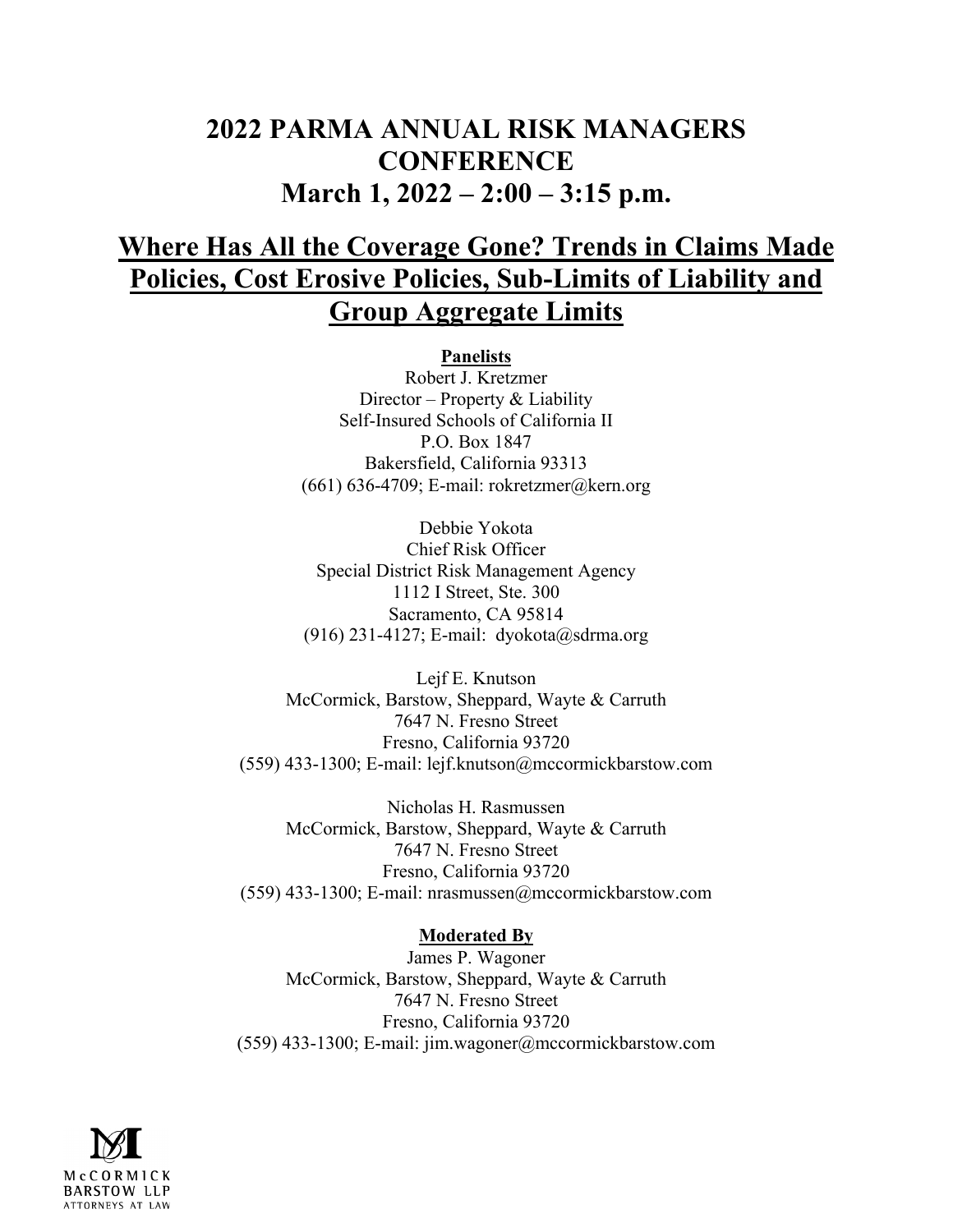### **TABLE OF CONTENTS (Continued)**

| I.   |                                                                              |                                                                     |  |  |  |  |  |  |  |  |
|------|------------------------------------------------------------------------------|---------------------------------------------------------------------|--|--|--|--|--|--|--|--|
|      | A.                                                                           | Generally: History Of Increasing Claims And<br>Claims<br><b>SAM</b> |  |  |  |  |  |  |  |  |
|      | <b>B.</b>                                                                    |                                                                     |  |  |  |  |  |  |  |  |
|      | $C_{\cdot}$                                                                  |                                                                     |  |  |  |  |  |  |  |  |
|      | Brief Summary Of Recent Legislative Changes (California's A.B. 218)3<br>D.   |                                                                     |  |  |  |  |  |  |  |  |
|      | E.<br>F.<br>Insurer's Responses To Increasing Frequency And Costs Of SAM And |                                                                     |  |  |  |  |  |  |  |  |
|      |                                                                              |                                                                     |  |  |  |  |  |  |  |  |
|      |                                                                              | 1.                                                                  |  |  |  |  |  |  |  |  |
| II.  |                                                                              |                                                                     |  |  |  |  |  |  |  |  |
|      | A.                                                                           |                                                                     |  |  |  |  |  |  |  |  |
|      |                                                                              | 1.                                                                  |  |  |  |  |  |  |  |  |
|      |                                                                              | 2.                                                                  |  |  |  |  |  |  |  |  |
| III. |                                                                              |                                                                     |  |  |  |  |  |  |  |  |
|      |                                                                              |                                                                     |  |  |  |  |  |  |  |  |
|      | A.                                                                           |                                                                     |  |  |  |  |  |  |  |  |
|      | <b>B.</b>                                                                    | Other Significant Considerations Raised By Aggregate And Group      |  |  |  |  |  |  |  |  |
|      |                                                                              | SAM Claims Frequently Give Rise To The Potential For Multiple<br>1. |  |  |  |  |  |  |  |  |
|      |                                                                              | (a)                                                                 |  |  |  |  |  |  |  |  |
|      | $C$ .                                                                        |                                                                     |  |  |  |  |  |  |  |  |
|      | D.                                                                           |                                                                     |  |  |  |  |  |  |  |  |
|      |                                                                              | 1.                                                                  |  |  |  |  |  |  |  |  |
|      |                                                                              | 2.                                                                  |  |  |  |  |  |  |  |  |
|      |                                                                              | 3.                                                                  |  |  |  |  |  |  |  |  |
|      | Ε.                                                                           |                                                                     |  |  |  |  |  |  |  |  |
|      | F.                                                                           |                                                                     |  |  |  |  |  |  |  |  |
|      |                                                                              | 1.                                                                  |  |  |  |  |  |  |  |  |

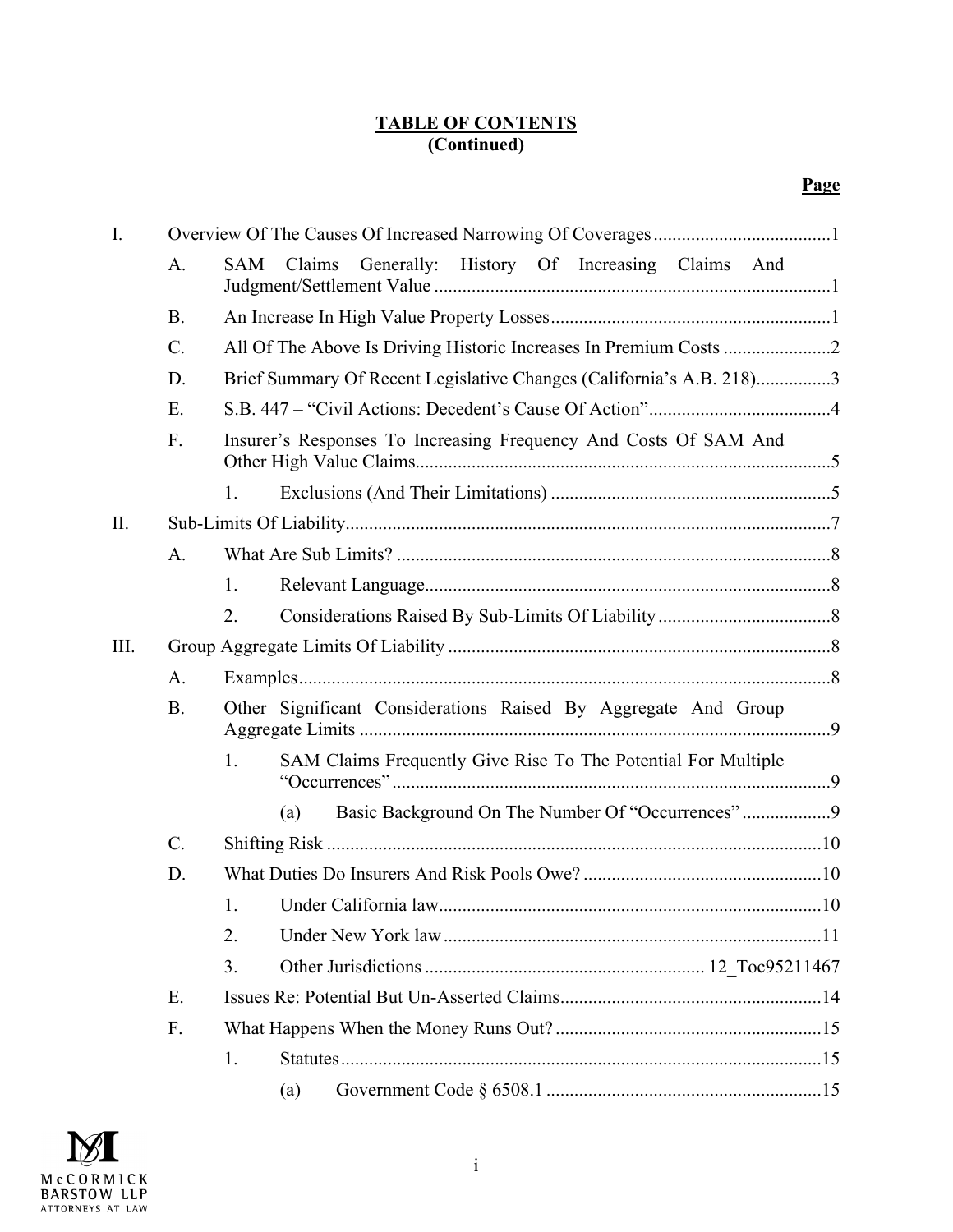#### **TABLE OF CONTENTS (Continued)**

|     |                                                                    |                                                                   | (b) |       |                                                                                                      |  |  |
|-----|--------------------------------------------------------------------|-------------------------------------------------------------------|-----|-------|------------------------------------------------------------------------------------------------------|--|--|
|     |                                                                    |                                                                   |     | (i)   | Tucker Land Co. v. State of California (2001) 94                                                     |  |  |
|     |                                                                    |                                                                   |     | (ii)  | D.K. ex rel G.M. v. Solano County Office of<br><i>Education</i> (E.D.Cal. 2009) 667 F.Supp.2d 118416 |  |  |
|     |                                                                    |                                                                   |     | (iii) |                                                                                                      |  |  |
|     |                                                                    |                                                                   |     | (iv)  |                                                                                                      |  |  |
|     |                                                                    | 2.                                                                |     |       |                                                                                                      |  |  |
|     |                                                                    |                                                                   | (a) |       | What Is Meant By "Occurring In The Performance Of Such                                               |  |  |
|     |                                                                    |                                                                   | (b) |       |                                                                                                      |  |  |
| IV. | "Cost Erosive", "Burning Limits" Or "Defense In Limits" Policies19 |                                                                   |     |       |                                                                                                      |  |  |
|     | A.                                                                 | The ISO Has Changed Its Forms To Remove Awards Of Attorneys' Fees |     |       |                                                                                                      |  |  |
|     | <b>B.</b>                                                          |                                                                   |     |       |                                                                                                      |  |  |
| V.  |                                                                    |                                                                   |     |       |                                                                                                      |  |  |
|     | A.                                                                 |                                                                   |     |       |                                                                                                      |  |  |
|     | <b>B.</b>                                                          |                                                                   |     |       |                                                                                                      |  |  |
|     | $C$ .                                                              |                                                                   |     |       |                                                                                                      |  |  |
|     | D.                                                                 | Distinction Between "Claims-Made" And "Claims-Made-And-Reported"  |     |       |                                                                                                      |  |  |
|     | E.                                                                 |                                                                   |     |       |                                                                                                      |  |  |
|     |                                                                    | "Claims-Made" vs. "Claims-Made-And-Reported" Policies 21          |     |       |                                                                                                      |  |  |
|     |                                                                    | 2.                                                                |     |       |                                                                                                      |  |  |
|     |                                                                    | 3.                                                                |     |       |                                                                                                      |  |  |

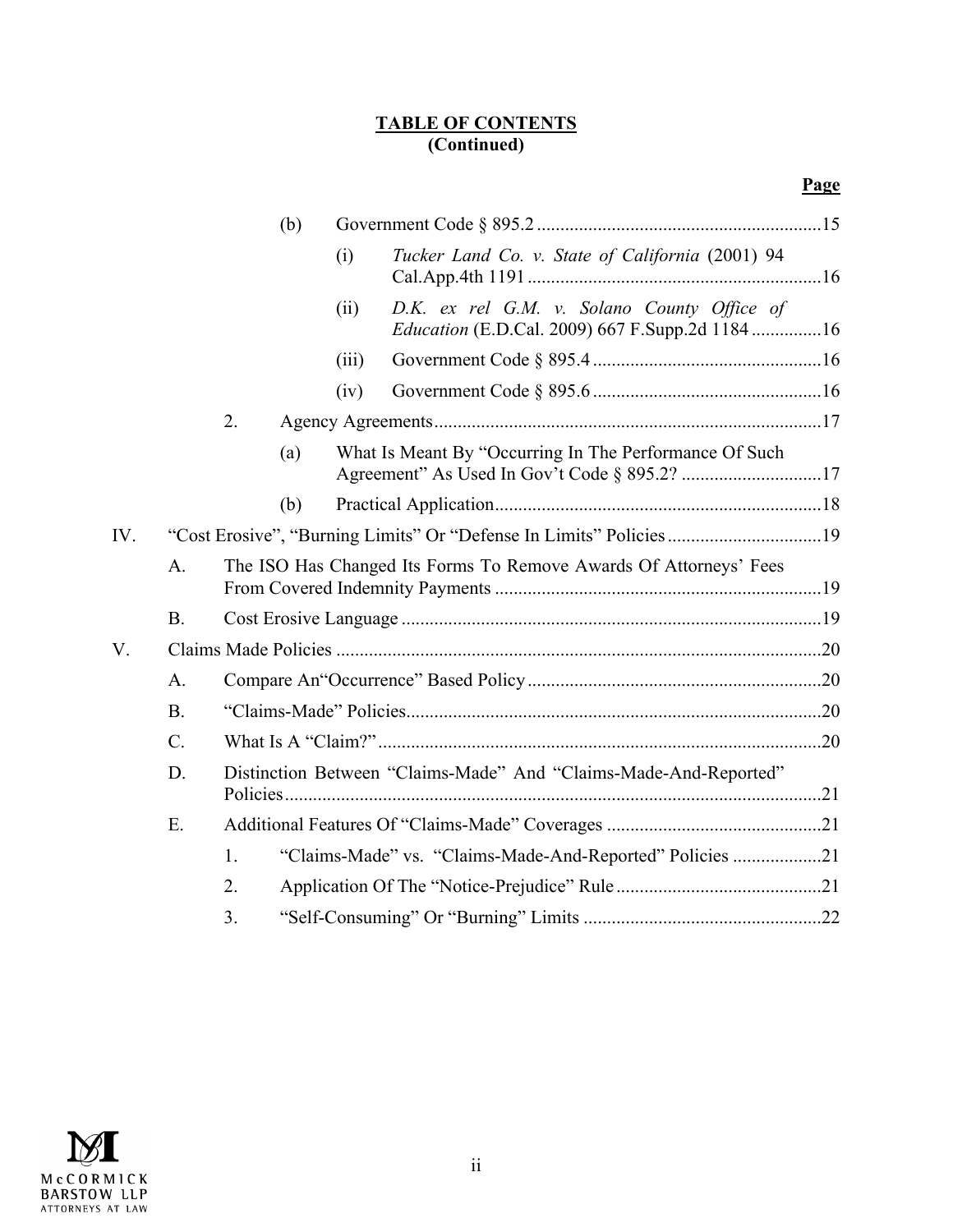## **PARMA 2022**

## *Where Has All the Coverage Gone? Trends in Claims Made Policies, Cost Erosive Policies, Sub-Limits of Liability and Group Aggregate Limits*

## **I. Overview Of The Causes Of Increased Narrowing Of Coverages**

### **A. SAM Claims Generally: History Of Increasing Claims And Judgment/Settlement Value**

- 1. In 2007, the Archdiocese of Los Angeles paid  $$660$  million<sup>1</sup>, and certain clergy in San Diego paid a total of  $$198.1$  million,<sup>2</sup> to settle child sexual abuse claims.
- 2. In 2018, Michigan State University paid \$500 million to settle claims brought by victims of sports doctor Larry Nassar.3
- 3. In May 2018, the Torrance Unified School District paid \$31 million to settlement molestation claims brought by 25 students against a wrestling coach. 4
- 4. In 2019, the University of Southern California paid \$215 million to settle claims brought by victims of gynecologist George Tyndall.5
- 5. Local news reporting indicates that between 2016 and 2021, Redlands Unified alone had paid some \$41 million in settlements to students on account of alleged sexual abuse, harassment and molestation.6

# **B. An Increase In High Value Property Losses**

5https://www.wsj.com/articles/university-of-southern-california-to-pay-215-million-ingynecologist-sex-abuse-case-1539965772

6https://www.redlandsdailyfacts.com/2021/09/23/redlands-unified-pays-11-million-to-settleanother-sex-abuse-lawsuit/



<sup>1</sup> https://www.nbcnews.com/id/wbna19762878

<sup>2</sup> https://www.nytimes.com/2007/09/08/us/08church.html

<sup>3</sup>https://www.npr.org/sections/thetwo-way/2018/05/16/611624047/michigan-state-universityreaches-500-million-settlement-with-nassar-abuse-victi

<sup>4</sup> https://losangeles.cbslocal.com/2018/05/09/torrance-unified-31m-settlement-sex-abuse-victimswrestling-coach/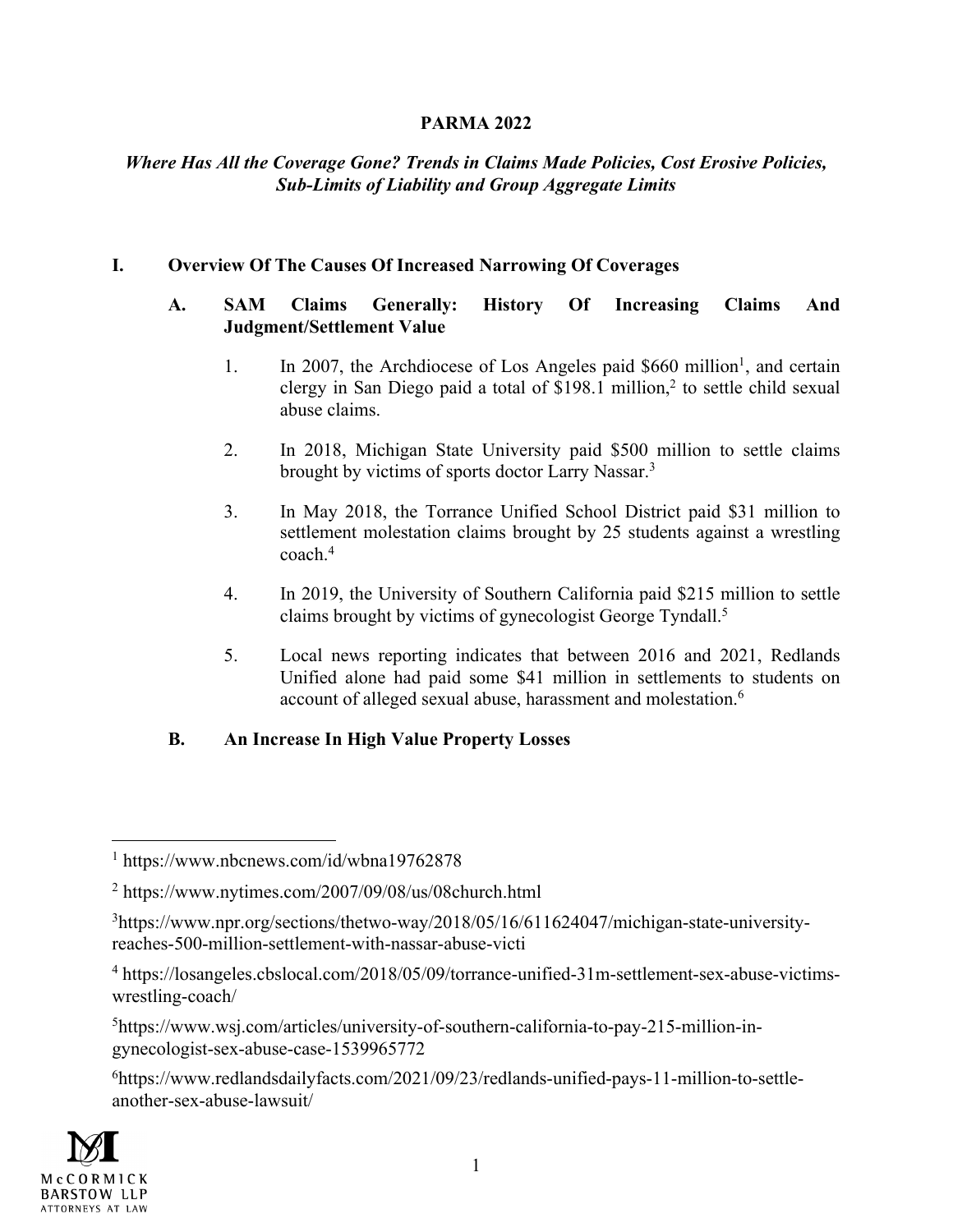The combination of drought, global warming, and the expansion of fire "season" to encompass nearly the entire year, has led to historic high property loss claims.

- 1. A northern California pool sustained losses of \$82 million in 2018 and \$12 million the year before.
- 2. Heavy losses sustained by a pool in Central California two years in a row.
- 3. Heavy loss to a pool with locations in the Santa Monica and Malibu areas in 2018.

# **C. All Of The Above Is Driving Historic Increases In Premium Costs**

As an example, the premiums of Self Insurance Schools of California II have increased substantially as outlined below.

|         | 1st Layer      |       |              |            | Premium /                            | Annual %  |
|---------|----------------|-------|--------------|------------|--------------------------------------|-----------|
| Year    | Premium        | Total | Premium      | <b>ADA</b> | <b>ADA</b>                           | Inc / Dec |
| 2013    | \$1,271,900.00 | \$    | 1,556,643.00 | 395,928    | \$<br>3.9316                         | 2.024%    |
| 2014    | \$1,390,500.00 | \$    | 1,707,532.00 | 412,153    | \$<br>4.1430                         | 5.375%    |
| 2015    | \$1,462,300.00 | \$    | 1,791,659.00 | 420,014    | \$<br>4.2657                         | 2.963%    |
| 2016    | \$1,357,080.00 | \$    | 1,686,439.00 | 385,697    | \$<br>4.3724                         | 2.502%    |
| 2017    | \$1,372,560.00 | \$    | 1,826,598.00 | 390,328    | \$<br>4.6796                         | 7.026%    |
| 2018    | \$1,471,632.00 | \$    | 1,951,952.00 | 391,760    | \$<br>4.9825                         | 6.472%    |
| 2019    | \$1,693,050.00 | \$    | 2,306,330.00 | 389,110    | \$<br>5.9272                         | 18.960%   |
| 2020    | \$1,735,000.00 | \$    | 3,931,589.00 | 389,110    | \$<br>10.1041                        | 70.469%   |
| 2021    | \$1,845,938.00 | \$    | 4,278,662.00 | 352,952    | \$<br>12.1225                        | 19.977%   |
| 2021-22 | \$2,103,594.00 | \$    | 4,954,999.00 | 353,252    | \$<br>14.0268                        | 15.709%   |
|         |                |       |              |            | 1 Maii 10 Milion 1990 a chan an an A |           |

 **10 Year - Excess Liability Increase: 256.768%**

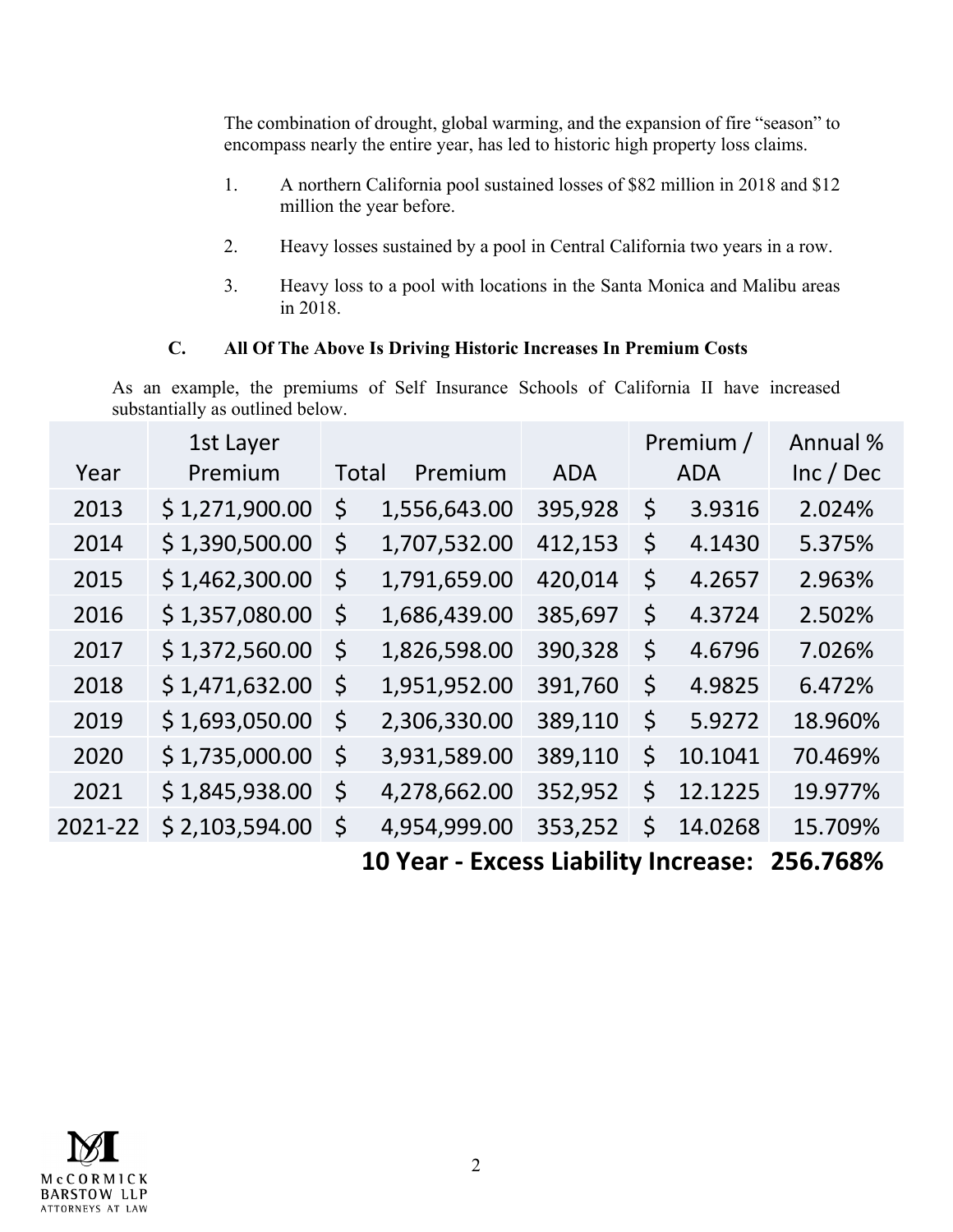|         | <b>Total Contribution</b> | <b>Annual %</b><br>Inc / Dec | <b>Total Expenses</b>   | Annual %<br>Inc / Dec |
|---------|---------------------------|------------------------------|-------------------------|-----------------------|
| 2011-12 | 12,162,950                | $-0.133%$                    | 6,381,723               | $-44.116%$            |
| 2012-13 | 12,401,107                | 1.958%                       | 12,630,107              | 97.911%               |
| 2013-14 | 13,243,784                | 6.795%                       | 15,496,374              | 22.694%               |
| 2014-15 | 13,268,633                | 0.188%                       | 15,289,674              | $-1.334%$             |
| 2015-16 | 13,896,299                | 4.730%                       | 15,466,553              | 1.157%                |
| 2016-17 | 14,754,829                | 6.178%                       | 20,154,904              | 30.313%               |
| 2017-18 | 16,965,103                | 14.980%                      | 19,052,630              | $-5.469%$             |
| 2018-19 | 18,636,269                | 9.851%                       | 23,364,605              | 22.632%               |
| 2019-20 | 22,043,113                | 18.281%                      | 29,408,699              | 25.869%               |
| 2020-21 | 28,511,071                | 29.342%                      | 26,910,233              | -8.496%               |
|         | <b>10-Year Increase</b>   | 134.409%                     | <b>10-Year Increase</b> | 321.677%              |

Special District Risk Management Authority's premiums have likewise increased significantly:

# **D. Brief Summary Of Recent Legislative Changes Reviving Claims (California's A.B. 218)**

- 1. Extends the limitations period for filing a "childhood sexual assault" claim from three (3) years to five (5) years, commencing upon the discovery that a psychological injury or illness manifesting in adulthood was in fact the result of sexual abuse endured as a child. (Cal. Code Civ. Proc. § 340.1(a).)
- 2. Increases the age limit to file a lawsuit for childhood sexual assault from twenty-six  $(26)$  years to forty  $(40)$  years. (Cal. Code Civ. Proc. § 340.1(c).) This limit does not apply if the defendant entity knew or had reason to know of misconduct which created a risk of childhood sexual assault, or if the defendant entity failed to take reasonable steps to avoid acts of childhood sexual assault. (*Id.*)
- 3. Provides a three (3)-year period commencing on January 1, 2020, to revive childhood sexual assault claims that had expired as of that date. (Cal. Code Civ. Proc.  $\S$  340.1(r).) Thus, the effect of the statute is to revive, for the three year period, *all* potential claims for childhood sexual abuse without reference to any prior statute of limitations, claim presentation, or discovery requirement pursuant to which the claim(s) may previously have been barred.
- 4. Gives courts discretion to award treble damages if a "cover up" was involved. (Cal. Code Civ. Proc. § 340.1(b)(1).) The statute defines "cover

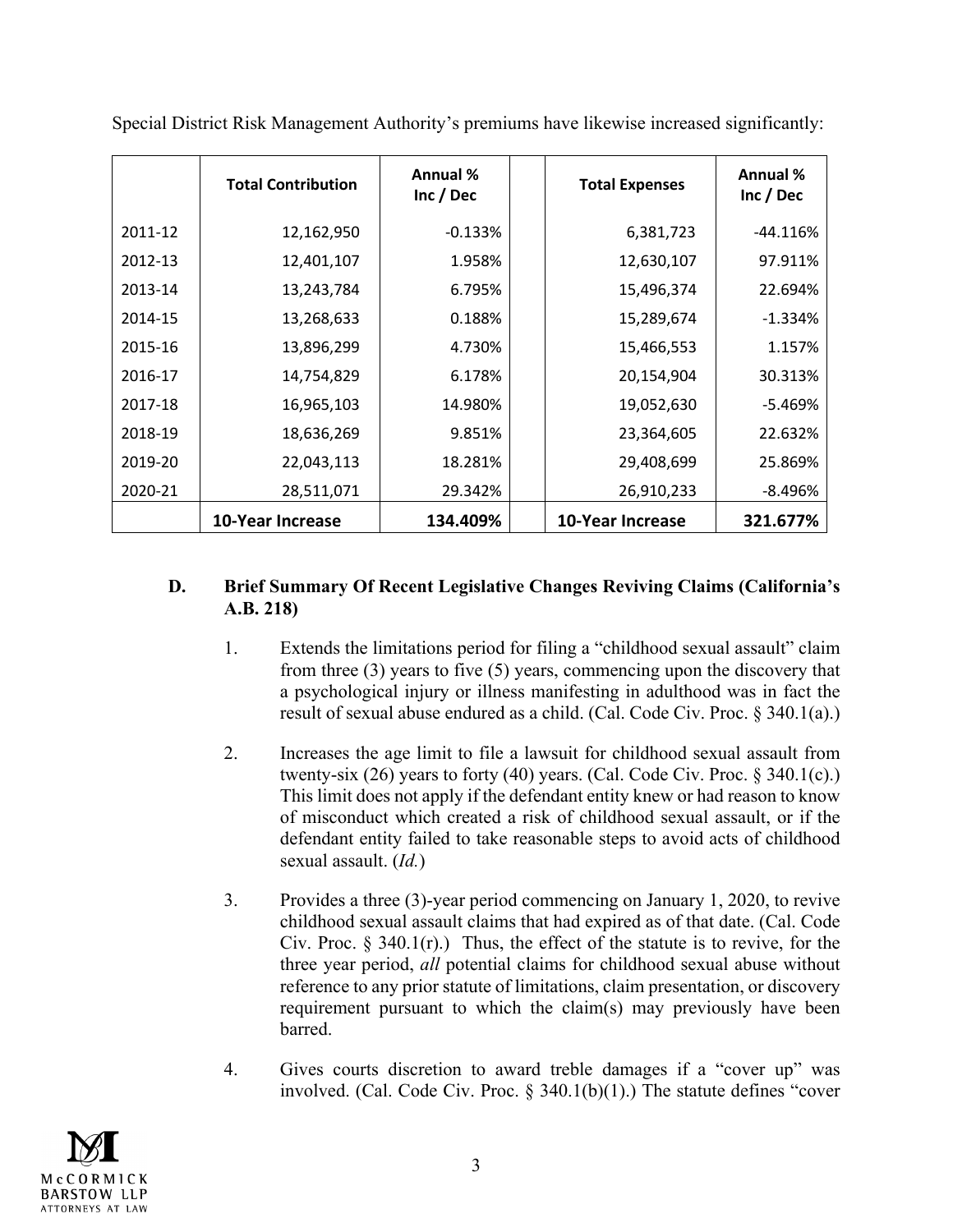up" as "a concerted effort to hide evidence relating to childhood sexual assault." (Cal. Code Civ. Proc.  $\S$  340.1(b)(2).) The concealment of such evidence has overlapping relevance with numerous other issues, such as the availability of punitive damages, establishing an employer's negligence, or determining whether an employer's investigation of a complaint was adequate. Cases addressing such overlapping issues may therefore be instructive in predicting what types of conduct courts would consider to amount to a "cover up" under A.B. 218. (See *Doe 2 v. The Citadel* (S.C.Com.Pl. 2014) 2014 WL 8727884 [example of cover up of child sexual abuse].)

- (a) Note that the permissibility of insurance coverage for statutory treble damages is considered on a per-statute basis. (See, e.g., *California Shoppers, Inc. v. Royal Globe Ins. Co.* (1985) 175 Cal.App.3d 1, 34 [insurer obligated to provide liability coverage for statutory treble damages imposed by Cal. Bus. & Prof. Code § 17043 because the primary purpose for multiplied damages under that statute was "to provide additional compensation to the victim rather than punish the offender"]; *Evanston Insurance Co. v. Versa Cardio, LLC* (Mar. 21, 2018) No. CV 17-180 PSG (SPX), 2018 WL 4860176, at \*8 [noting that Eleventh Circuit had previously determined that whether the treble damages available under the Telephone Consumer Protection Act constituted a non-covered penalty was "an open question of law that should be resolved in favor of the insured.".)
- (b) Treble damages on account of a "cover up" to "hide evidence relating to childhood sexual assault" may be considered as arising from a willful act for which insurance coverage is precluded pursuant to Insurance Code § 533. (See, e.g., *Shell Oil Co. v. Winterthur Swiss Ins. Co.* (1993) 12 Cal.App.4th 715, 742 [Cal. Ins. Code § 533 precludes coverage for willful acts]; *J.C. Penney Cas. Ins. Co. v. M.K.* (1991) 52 Cal.3d 1009, 1025 [an act is considered "willful" for purposes of Cal. Ins. Code § 533 when "the harm is inherent" in the act itself.]; *J.C. Penney Cas. Ins. Co. v. M.K.* (1991) 52 Cal.3d 1009, 1026 [observing that molestation is inherently harmful such that the intent to harm is implicit in the act].)

## **E. S.B. 447 – "Civil Actions: Decedent's Cause Of Action"**

- 1. Permits claims for pain, suffering and disfigurement to be brought by a decedent's personal representative or successors in interest. (C.C.P. § 337.34(b).
- 2. The provision currently applies to cases granted preference before January 1, 2022, and to all cases filed after January 1, 2022 and before January 1,

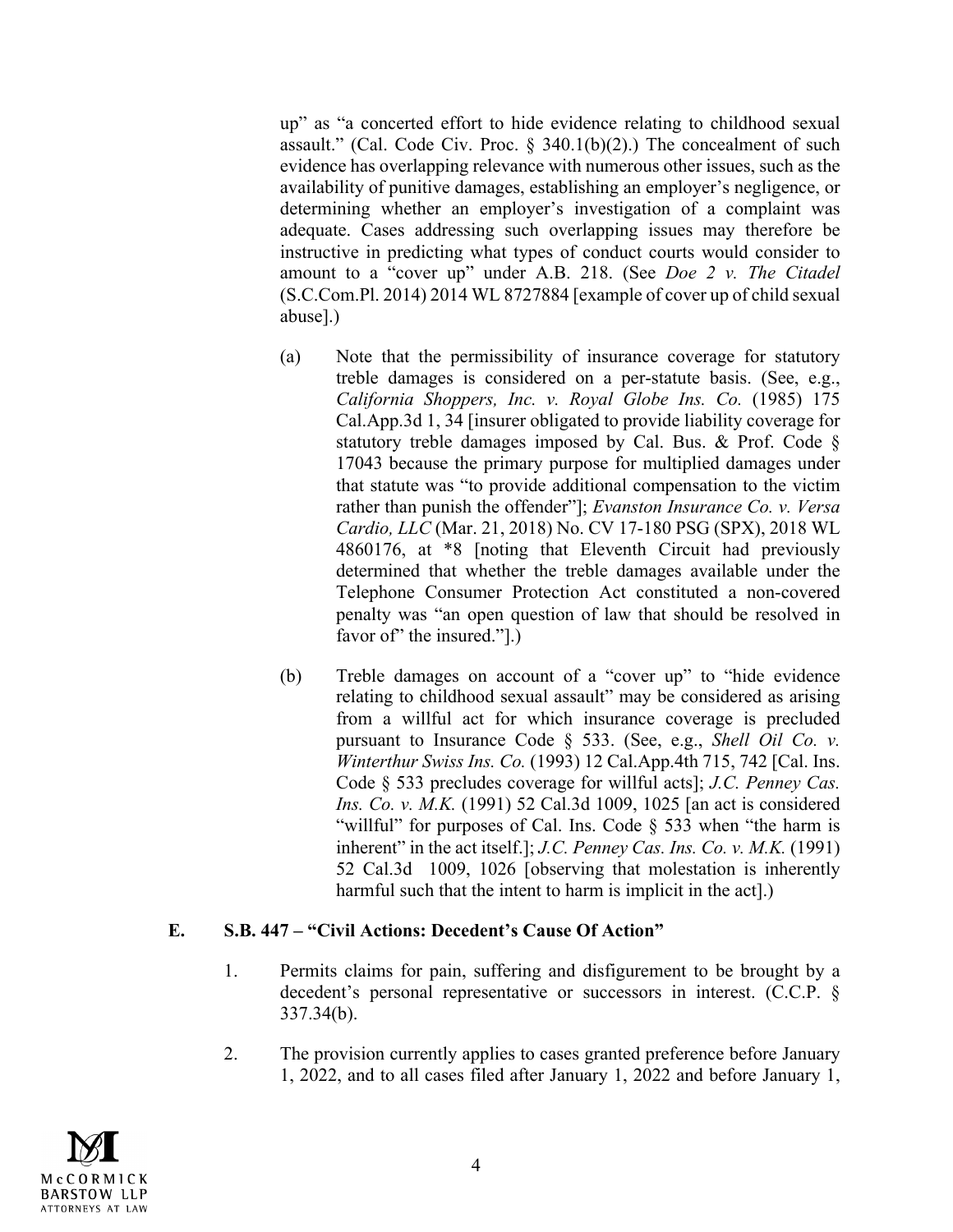2025. As written, the measure is scheduled to "sunset" on all cases filed after December 31, 2024.

- 3. The statute brings California law into line with that of 45 other states which permit the recovery of pain and suffering in "survival" actions.
- 4. However, even prior to the statute's effective date, California's wrongful death verdicts averaged \$2,212,936, as reported by one Plaintiff's firm, exceeding the national average of \$1,450,000—notwithstanding that California's average would not include pain and suffering, while the "national average" would be heavily weighted by states permitting such recovery.

#### **F. Insurer's Responses To Increasing Frequency And Costs Of SAM And Other High Value Claims**

Viewed broadly, the insurance industry's response to the increasing prevalence of SAM claims, and high verdict recoveries more generally, falls broadly into four categories: the withdrawal of coverage for SAM Claims, the addition of exclusionary language to policies, the reduction of limits through the imposition of sub-limits and/or group-aggregate limits of liability, and a shift towards claimsmade or claims-made-and-reported policies with respect to coverage for such claims.

1. Exclusions (and their Limitations)

Liability coverage exclusions for claims arising from insured's sexual behavior (e.g., "sexual molestation" and "sexual misconduct" exclusions) have been implemented in standard policies. However, complaints generally allege a variety of conduct—"grooming" and other related conduct—which may be inappropriate but which is non-sexual in nature, or which, standing alone, may amount to "sexual harassment" for which coverage is available. Thus, sexual molestation and misconduct exclusions are often ineffective in disclaiming coverage, even in cases involving intentional sexual assault, because the allegations stated in the complaint have the effect of stating potential claims for other, non-intentional and/or non-excluded conduct, such as harassment. (See, e.g., *Gonzalez v. Fire Insurance Exchange* (6th Dist. 2015) 234 Cal.App.4th 1220 [Insurer was obligated to defend claims arising out of a sexual attack, despite the policy's exclusions for "sexual molestation," "criminal acts," and "expected or intended" injury, because the insured faced potential liability for negligent acts that were not "inseparably intertwined" with the underlying sexual assault.]; *Cranford Ins. Co., Inc. v. Allwest Ins. Co.* (N.D.Cal. 1986) 645 F.Supp. 1440 [Where an insured psychiatrist had sex with a former patient, and the insured also committed malpractice by abandoning the patient, coverage was available under a professional malpractice policy that excluded coverage for sexual intimacy.]; *Horace Mann Ins. Co. v. Barbara* 

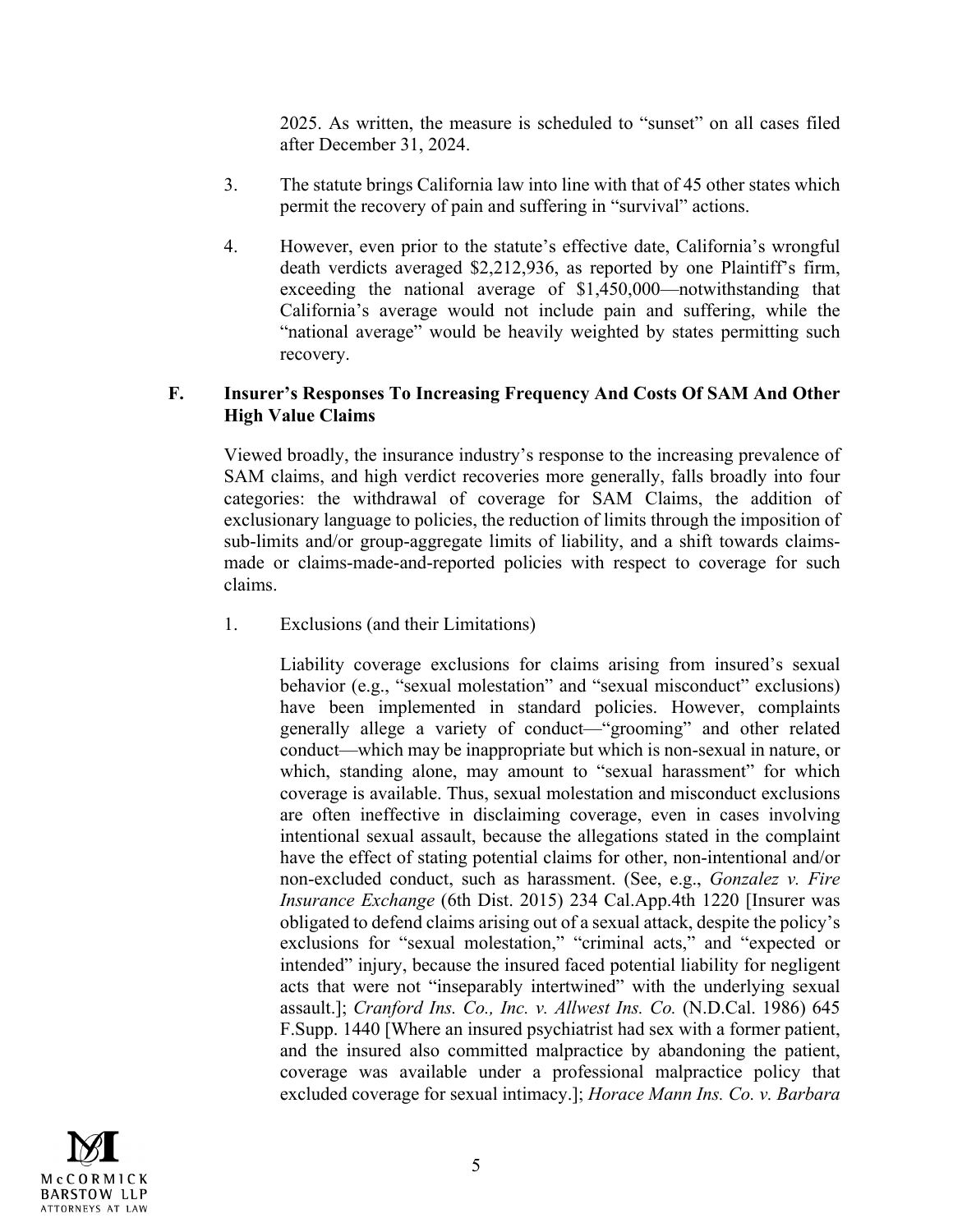*B.* (1993) 4 Cal.4th 1076, 1084-85 [Insurer had a duty to defend teacher in a minor student's lawsuit alleging sexual and other misconduct when "the gravamen of the so-called 'parasexual' actions . . . was its commission *in front of other students*", and insurer "had not shown that any of those public acts were inherently harmful or amounted to sexual molestation."] [emphasis in original].)

- (a) Nevertheless, under California law, where non-sexual acts are "inseparably" or "inextricably" "intertwined" with sexual activity excluded from coverage, those non-sexual acts are also excluded. (See, e.g., *Jane D. v. Ordinary Mutual* (1995) 32 Cal.App.4th 643, 653 ["In reviewing the allegations of the complaint, we find the allegations of nonsexual conduct—obtaining information about plaintiff during counseling and using this information and misusing counseling techniques to create transference and to control and induce plaintiff's behavior—were 'inseparably intertwined' with the sexual misconduct.... Accordingly, there is no coverage[.]"]; *Marie Y. v. General Star Indemnity Co.* (2003) 110 Cal.App.4th 928, 958 [insurer had no obligation to settle claims based on conduct which was "inextricably intertwined" with non-covered conduct]; *Northland Ins. Co. v. Briones* (2000) 81 Cal.App.4th 796, 809-810 [sexual molestation exclusion precluded coverage for insured karate instructor who allegedly repeatedly raped and stalked minor student as purported "non-sexual allegations" all involved conduct that was "directed towards the goal of sexual intimacy"]; *Farmer v. Allstate Ins. Co.* (C.D.Cal. 2004) 311 F.Supp.2d 884 [sexual molestation exclusion barred coverage for insured husband's alleged molestation and insured's wife alleged negligence in failing to prevent said molestation].)
- (b) Whether acts of non-sexual conduct are potentially separable and thus non-excluded, or "inextricably intertwined" with claims for intentional sexual misconduct, is a judgment call which requires a detailed fact-based analysis, and California courts will "look beneath the surface of the pleadings to the substance of the allegations to determine whether the alleged sexual and non-sexual misconduct are separable." (*State Farm Fire & Cas. Co., supra,* 59 Cal.App.4th 648, 664.) In this respect, as exemplified by the analysis in *Horace Mann Ins. Co. v. Barbara B.*, *supra*, 4 Cal. 4th 1076, 1083-84, "[i]t bears emphasis that this case reaches us in somewhat of a factual vacuum. We must not lose sight of the record before us. The record is devoid of evidence which establishes the chronology or sequence of events comprising the alleged misconduct or that these actions were integral to the molestation. For instance, the record is devoid of evidence demonstrating that Lee's acts of public embarrassment of Barbara occurred in such close temporal and spatial proximity to the molestation as to *compel* the conclusion that they are inseparable

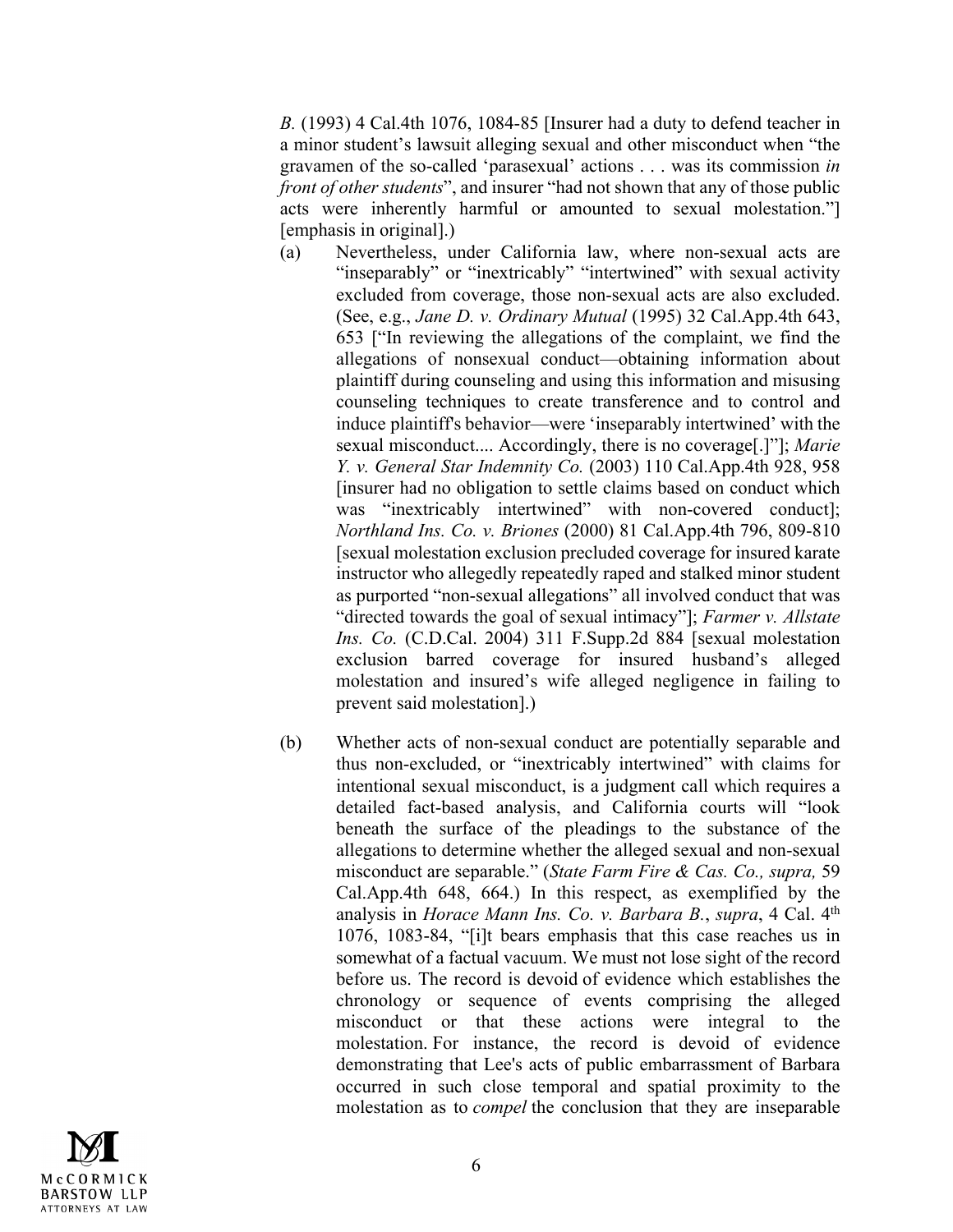from it for purposes of determining whether Horace Mann owed a duty to defend Lee."

Further addressing the evaluation of the relationship between nonsexual conduct which may be excludable as "inextricably intertwined" with intentional sexual conduct, the court in *Coit Drapery Cleaners, Inc. v. Sequoia Ins. Co.* (1993) 14 Cal.App.4th 1595, addressed whether coverage existed for a claim alleging the intentional sexual harassment of an employee by her employer. (*Id.* at 1599-1601.) In its analysis, the *Coit Drapery* court characterized the California Supreme Court's decision in *Barbara B.* as "recogniz[ing] that . . . claimed negligent conduct could lie outside the scope of the duty to defend, if the alleged instances of negligent conduct 'occurred in such close temporal and spatial proximity to the molestation as to *compel* the conclusion that they are inseparable from it for purposes of determining whether [the insurer] owed a duty to defend". (*Id.* at 1607.) Summarizing this analysis, the *Coit Drapery* court thus stated that "[w]hile rather unclear, we take the language "temporal and spatial proximity to the molestation" [in the *Barbara B.* decision] to mean that certain alleged conduct can be 'inseparable' from intentional wrongful conduct and, therefore, not subject to any duty to defend, *even where such conduct might have triggered such a duty when standing alone*." (*Coit Drapery Cleaners, Inc., supra,* 14 Cal.App.4th at 1608 [emphasis added].)

(c) In any event, though the question of whether conduct is "inextricably intertwined" focuses on the "temporal and spatial" relationship between the non-intentional conduct and the alleged intentional misconduct, non-sexual acts may be found to be "inseparably" or "inextricably" "intertwined" with the sexual acts even if they occurred well after the sexual acts where there is a clear and direct connection between the intentional sexual misconduct and the non-sexual misconduct . (See, e.g., *State Farm Fire & Cas. Co. v. Century Indem. Co.* (1997) 59 Cal.App.4th 648, 664 [Negligence claim arising from perpetrator's failure to report his own sexual misconduct was "related directly and solely to the molestation itself" and was therefore "merge[d]" with the molestation claim for purposes of determining insurer's duty to defend.].)

> Bottom line, as a result of the increasing number of SAM claims and their resulting judgments and settlements, one would expect to see increasing reliance on policy exclusions, and perhaps, increasingly aggressive exclusions.

## **II. Sub-Limits Of Liability**

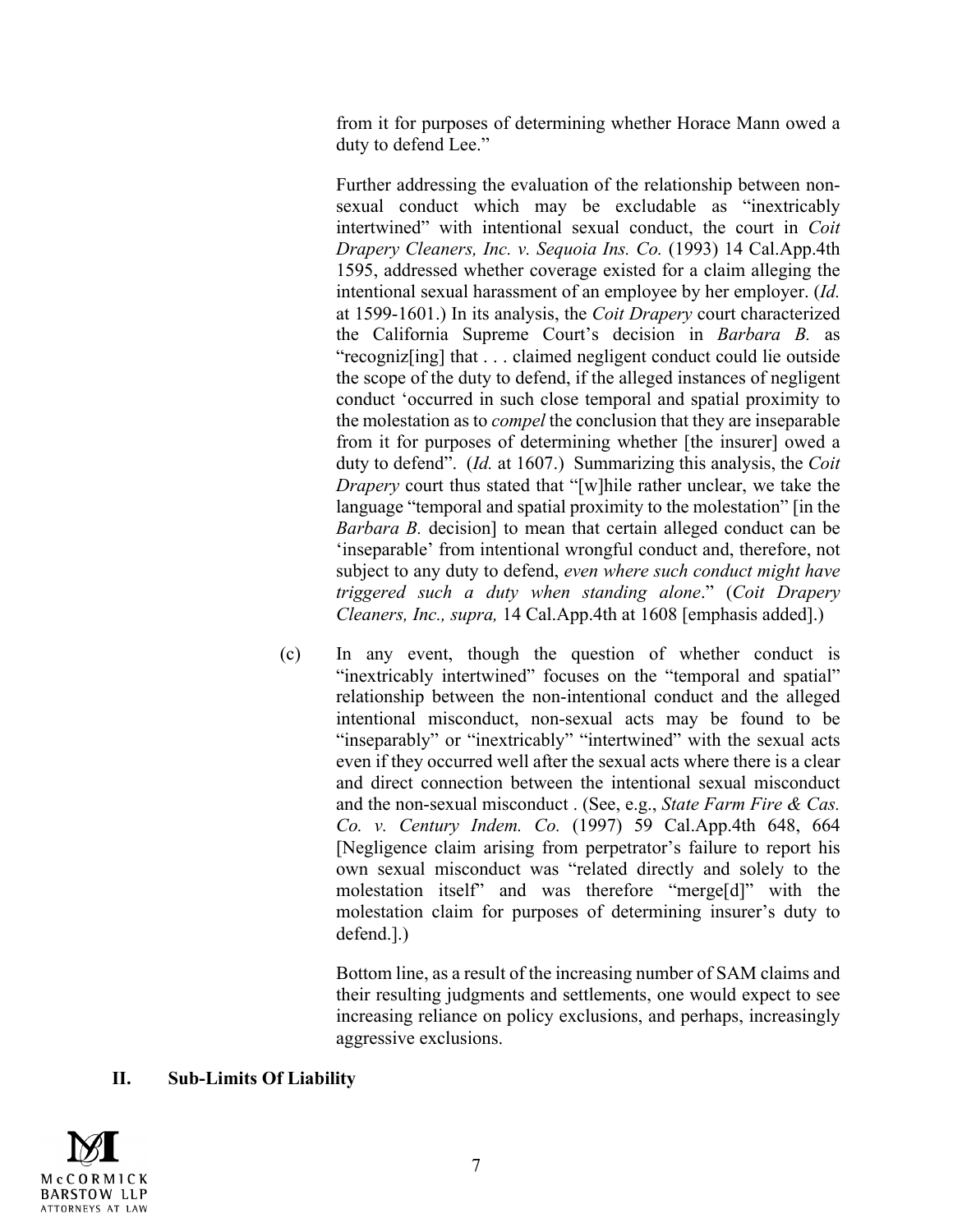# **A. What Are Sub-Limits?**

A sub-limit of liability is exactly what it sounds like – a specified *lower* amount of liability available to the insured or covered party for specific claims or causes of action.

1. Relevant Language

For instance, a policy or Memorandum of Coverage might provide a "\$1,000,000" Limit of Liability "per Occurrence", but then state further limitations, such as:

"\$250,000 For any suit for discrimination or retaliation under the Americans with Disabilities Act (42 U.S.C. § 12101 *et seq.*); the Rehabilitation Act (29 U.S.C. § 701, *et seq.*), or any similar State or Federal law. . ."

2. Considerations Raised By Sub-Limits Of Liability - Potential Gap Between Primary And Excess Coverage

It is quite common for excess policies to contain language stating that where underlying insurance contains a sub-limit of liability, the coverage provided by way of the excess policy does not "drop down" to provide coverage immediately upon the exhaustion of the sub-limit.

This has the effect of leaving the insured or JPA member responsible for the gap in coverage between the amount provided by way of the primary sub-limit of liability and the attachment point of excess coverage.

# **III. Group Aggregate Limits Of Liability**

Similar to an "Aggregate Limit" which states the maximum amount an insurer or risk pool will pay on account of all claims *against a particular insured or member*, a "Group Aggregate Limit" is a Limit of Liability which is applicable to *all* specified claims asserted against *any and all insureds* or members of the risk pool.

Thus, the effect of a "Group Aggregate Limit" is to cap the insurer's or risk pool's exposure across the entire pool.

Put another way, under a Group Aggregate Limit, the amount of coverage available to any individual insured or member may be affected by the claims, settlements and judgments made against other insureds or members of the risk pool.

# **A. Examples**

1. For instance, in a case where there is a group aggregate limit of \$10,000,000 for SAM claims in a given pool, if a given SAM claim results in a \$2,000,000 settlement or judgment against Member A, the result is that *all other members* of the pool, including Member A, now have only \$8,000,000

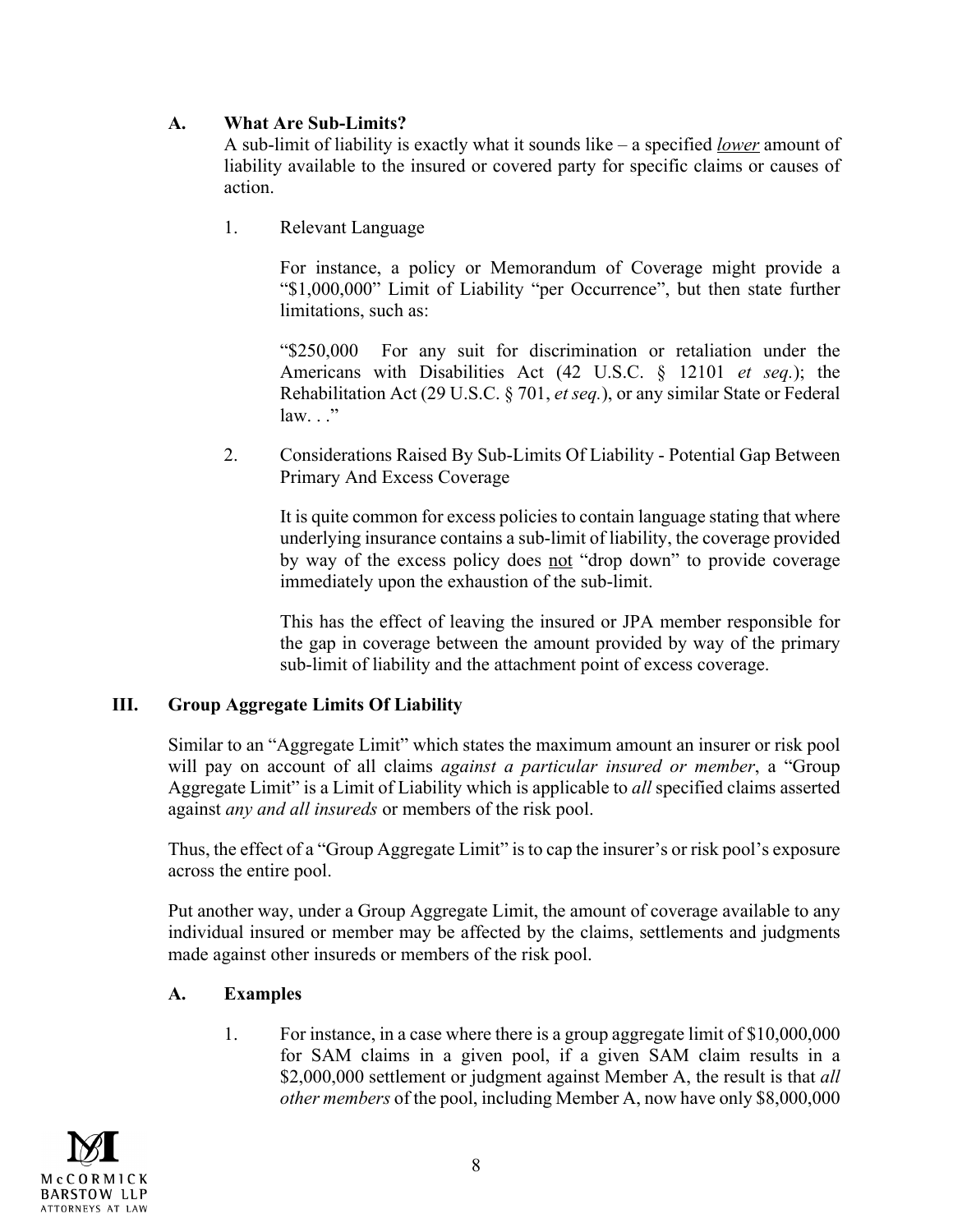available for any and all other SAM claims which may be asserted during that policy term.

2. If the claim against Member A results in a \$10,000,000 judgment, then the limit will be exhausted *for all members, for any and all other SAM claims during the policy term.*

## **B. Other Significant Considerations Raised By Aggregate And Group Aggregate Limits**

- 1. SAM Claims Frequently Give Rise To The Potential For Multiple "Occurrences"
	- (a) Basic Background On The Number Of "Occurrences"

In California, the number of "occurrences" under an insurance policy is determined by the underlying "cause" or "causes" of the injury rather than number of resulting injuries. (*See, e.g., Plaisted & Cos.*, *supra,* 61 Cal.App.4th 1132, 1161 [overruled in nonrelevant part by *State v. Cont'l Ins. Co.* (2012) 55 Cal. 4th 186, 201]; *State Farm Fire & Casualty Co. v. Elizabeth N.* (1992) 9 Cal.App.4th 1232, 1236.)

Furthermore, the number of "occurrences" which may ultimately be found, and thus the limits of liability which may be available to a defendant, is a question of indemnity, and is therefore a matter of what is *proved* at trial, rather than what is alleged in the complaint. (*See, Aerojet-General Corp. v. Transport Indem. Co.* (1997) 17 Cal.4th 38, 57 [stating of the insurer's obligation, that its indemnity "duty entails the payment of money [citation], which is expressly limited [citation], in order to resolve liability [citation]. … It arises only after liability is established and as a result thereof."]; *Buss v. Superior Court* (1997) 16 Cal.4th 35, 45-46).) Thus, as stated by the Ninth Circuit in *Journal Publishing Co. v. General Ins. Co.* (9th Cir. 1954) 210 F.2d 202 (applying Oregon law), "the obligation to defend is determined by what is alleged, while the obligation to pay for liability for bodily injury may be such for injury if actually sustained. In other words, if the injury in fact sustained and is otherwise within the terms of the policy, the obligation is to pay independently of what may be alleged" in the complaint. (*Id.* at 207.)

As a consequence, where claims arise in connection with multiple instances of alleged misconduct and injuries, the number of potential "occurrences" is not always readily determinable. (*See, e.g., State Farm Fire & Casualty Co. v. Elizabeth N.* (1992) 9 Cal.App.4th 1232 and *National Union Fire Ins. Co. v. Lynette C.* (1994) 27 Cal.App.4th 1434.)

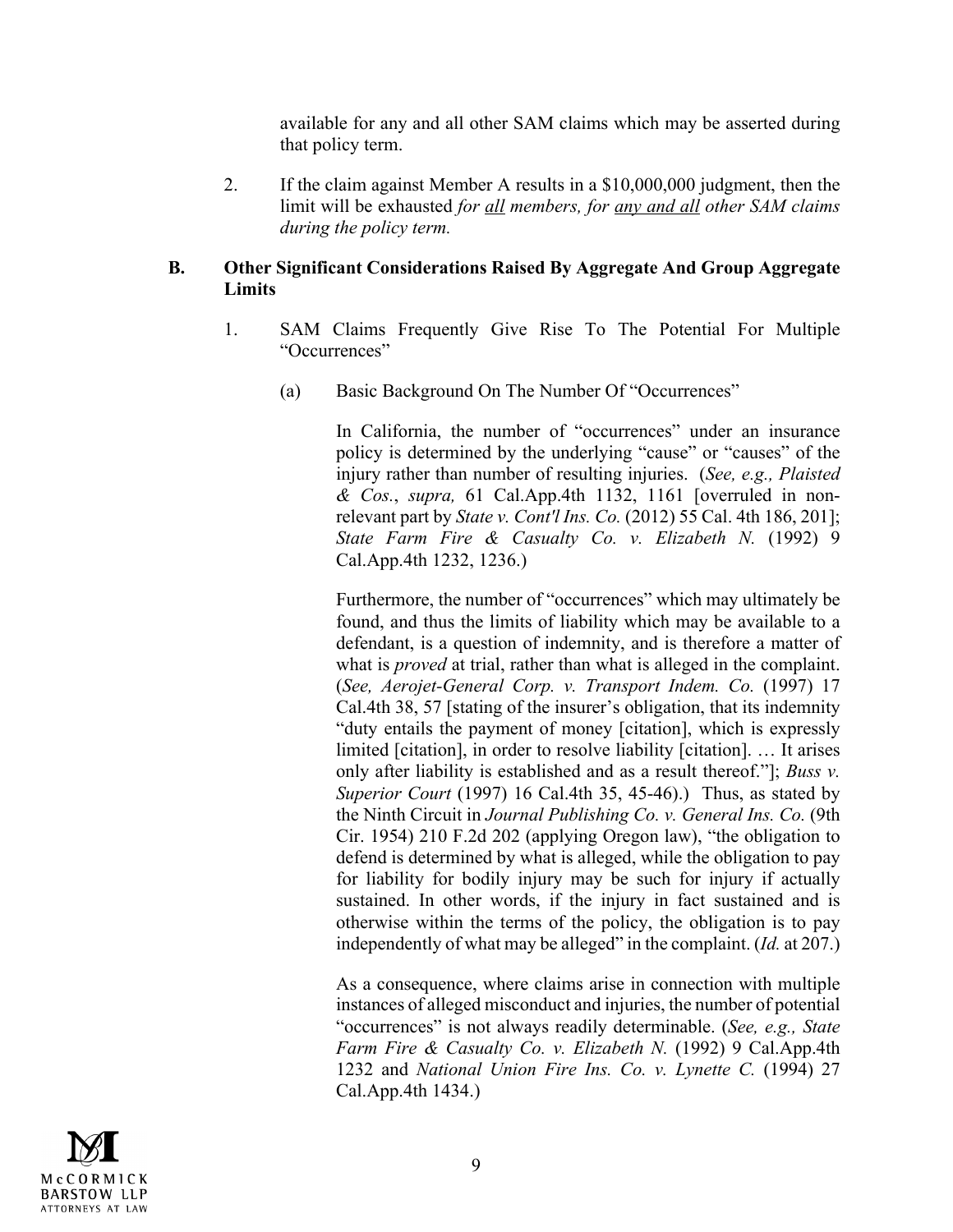## **C. Shifting Risk**

Again, the goal is *to shift the risk of exposure* to high value claims *from the insurer* to the insureds, risk pools, and their members.

## **D. What Duties Do Insurers Or Risk Pools Owe To Multiple Insureds Or Members?**

- 1. Under California law
	- (a) In cases involving multiple insureds, the insurer's duty of good faith and fair dealing extends to all of its insureds. (*Strauss v. Farmers Ins. Exchange* (1994) 26 Cal.App.4th 1017, 1021.)
	- (b) This duty includes an obligation to make a reasonable effort to settle a claim within policy limits whenever there is a substantial likelihood of a recovery in excess of those limits. (*Johansen v. California State Auto. Assn. Inter-Ins. Bureau* (1975) 15 Cal.3d 9, 14-15.) California law requires that before an insurer can be found to have breached the duty of good faith and fair dealing with regard to a settlement offer, the settlement offer must have been "reasonable" *and* the insurer must have also "unreasonably refused" it. (*Hamilton v. Maryland Cas. Co.* (2002) 27 Cal.4th 718, 725.) An insurer does not "unreasonably refuse" a settlement offer when that refusal is merely the result of "an honest mistake, bad judgement or negligence." (*Wilson v. 21st Century Ins. Co.* (2007) 42 Cal.4th 713, 726, quoting *Chateau Chamberay Homeowners Assn. v. Associated Internat. Ins. Co.* (2001) 90 Cal.App.4th 335, 346.) An insurer's bad faith "implies unfair dealing rather than mistaken judgment or poor prognostication." (*Critz v. Farmers Ins. Group* (1964) 230 Cal.App.2d 788, 796.) Furthermore, an insurer also owes countervailing "duties to other policyholders and to stockholders not to honor meritless claims" and to avoid the needless dissipation of funds by paying more than it reasonably should. (*Thompson v. Cannon* (1990) 224 Cal.App.3d 1413, 1417; *see also Fleming v. Safeco Ins. Co.* (1984) 160 Cal.App.3d 31, 40.)
	- (c) Thus, an insurer cannot "pick and choose between its two insureds in its payment of benefits, particularly where no detriment is demonstrated by providing equal treatment to both insureds." (*Shell Oil Co. v. Nat'l Union Fire Ins. Co.* (1996) 44 Cal.App.4th 1633, 1645.)

Nor may insurers favor one insured over another by accepting a policy limits offer which releases some but not all insureds which could expose the insurer to a bad faith claim by the insureds that were not released. (*Shell Oil*, *supra*, 44 Cal.App.4th at 1646-47; *Rankin v. Curtis* (1986) 183 Cal.App.3d 939, 945-46 [despite a

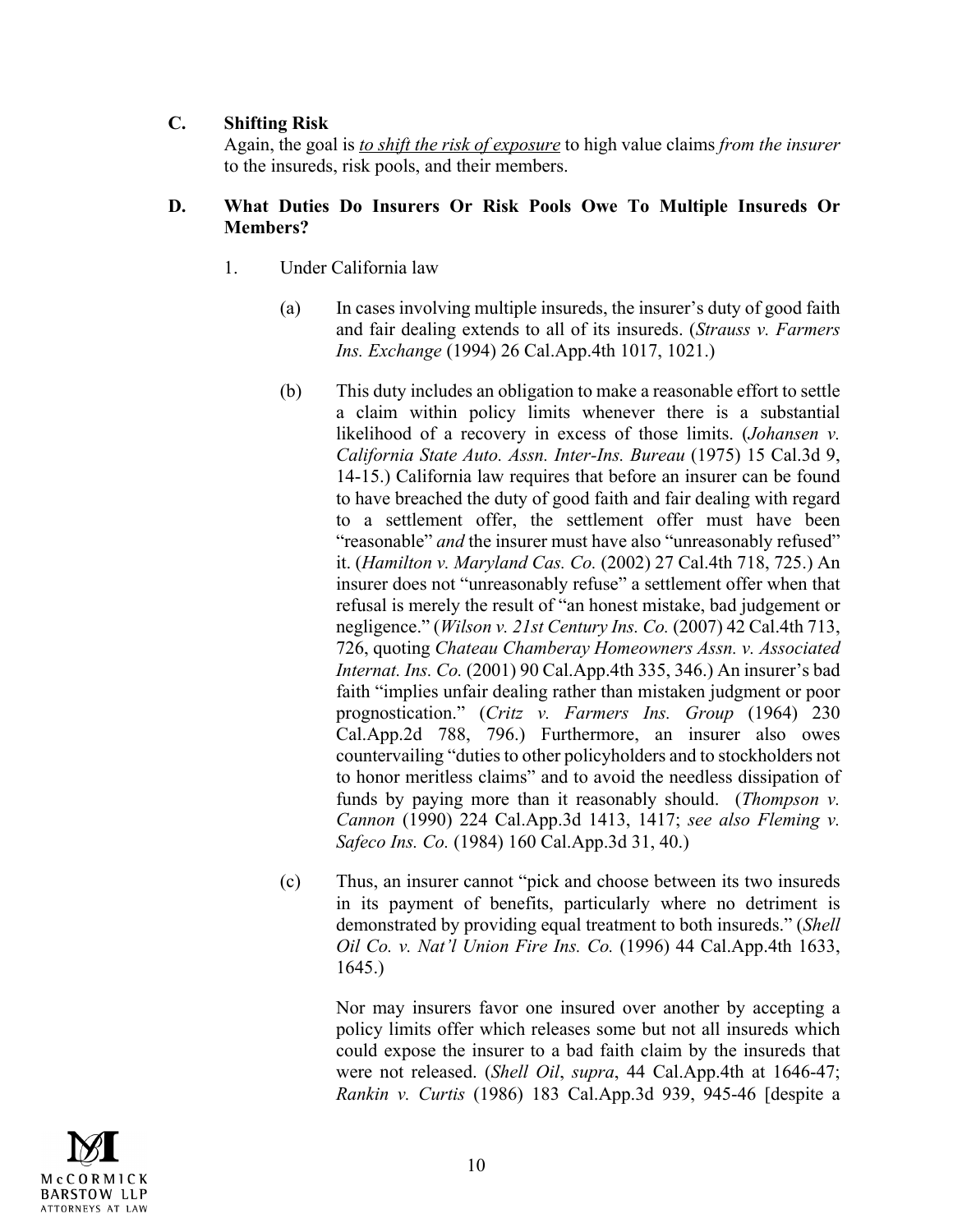dispute over coverage for a potential additional insured, an insurer breached the covenant of good faith and fair dealing by not informing the additional insured of a lawsuit filed against the named insured and providing independent counsel to represent her interests]; *Strauss, supra,* 26 Cal.App.4th at 1021-22 ["acceptance of an offer that left two of its insureds bereft of coverage would have breached Farmers' implied covenant of good faith and fair dealing."].)

- (d) An exception exists in cases where an insurer can pay its full policy limits on behalf of one insured while continuing to defend the other insureds, provided that the payment has the legal effect of benefiting all insureds by reducing their exposure to the plaintiff, such as by way of an offset or credit on account of such sums against any eventual judgment. (*Nationwide Ins. Co. v. Hunley* (9th Cir. 1990) 915 F.2d 557, 559-560.)
- (e) Consequently, under California law, an insurer faced with claims from multiple insureds under a single coverage amount that is insufficient to satisfy all claims usually has two options:
	- (i) Negotiate a fair allocation with its insureds; or alternatively
	- (ii) File an interpleader action. (*Schwartz v. State Farm Fire and Cas. Co.* (2001) 88 Cal.App.4th ["The insurer's duty not to favor the interests of one insured over the other necessarily applies to require an excess insurer to consider the interests of *all* of its insureds . . . in the limited policy proceeds, whether or not that interest has matured to the point of requiring payment. To conclude otherwise would require insureds to engage in a race to exhaust the available primary insurance, with no right to information from the excess insurer about the amount or status of the competing claim, and with no control over actions of the primary insurer."]; see also *Lehto v. Allstate Ins. Co.*, (1994) 31 Cal.App.4th 60 [insurer not liable for bad faith for interpleading policy limits when faced with valid, competing claims exceeding those limits].)

However, an interpleader provides no assistance where the question is not only one of resolving an existing set of claims, but rather includes the potential for and uncertainty regarding the assertion of additional, unrelated future claims.

2. Under New York law

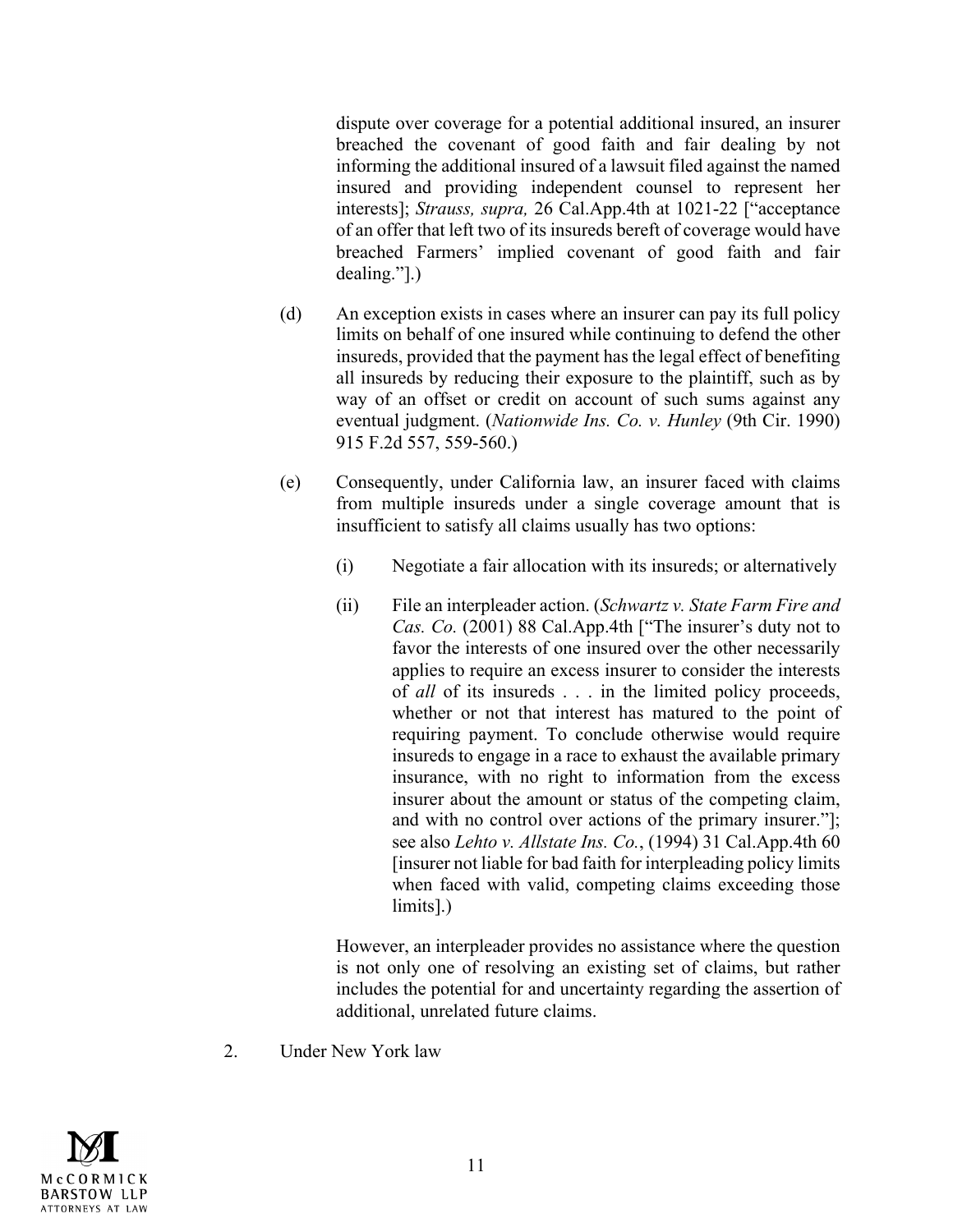- (a) Similar to California courts, New York's high court has held that an insurer's duty of good faith runs to all its insureds, and that the insurer may not prefer one insured over another. To do so would expose it to a bad faith claim. (*Smoral v. Hanover Insurance Co.*, (1971) 322 N.Y.S.2d 12, 14 [reasoning that just as an insurer breaches its duty of good faith and fair dealing by preferring its own interests over those of the insured, "the same considerations would apply with equal force where the company preferred one of its insureds over another"]; *Lynton v. Metcalf* (Civ. Ct. 1971) 327 N.Y.S.2d 823, 825 [citing *Smoral* in holding that a taxicab's insurer was required to extend coverage to a passenger as an additional insured even though the insurer had already settled with the plaintiff].)
- (b) Nevertheless, New York law is less developed than California law in addressing the specifics of what an insurer should do to discharge its duty toward multiple insureds under a single coverage amount. As a result, we would expect that New York Courts would likely endorse the negotiation and interpleader approach approved by California as a method which appropriately resolves both the insurer's obligations while protecting the interests of each individual insured to a fair apportionment of policy benefits by the Court.
- 3. Jurisdictions other than New York and California have adopted a "firstcome, first-served" approach.
	- (a) An insurer facing claims by multiple insureds that exceed the aggregate limit may expend their limits to resolve the claims of some, but not all, insureds without being obligated to protect the interests of the other insureds. (See, e.g., *Underwriters Guarantee Ins. Co. v. Nationwide Mut. Fire Ins. Co.,* (Fla. Dist. Ct. App. 1991) 578 So.2d 34, 35; *Millers Mut. Ins. Ass'n of Illinois v. Shell Oil Co*., (Mo. Ct. App. 1997) 959 S.W.2d 864, 870 ["an insurer should not be precluded from accepting a reasonable settlement offer for fewer than all insureds"]; *U.S. Fire Ins. Co. v. Worcester Ins. Co.*, (2005) 62 Mass. App. Ct. 799 [821 N.E.2d 91, 94]; see also *Travelers Indem. Co. v. Citgo Petroleum Corp.*, (5th Cir. 1999) 166 F.3d 761, 766 ["*Smoral* has not been followed outside of New York and the California Courts of Appeals. Every other court to consider the issue has rejected its application."].)
	- (b) In the Florida case of *Underwriters Guarantee Ins. Co. v. Nationwide Mut. Fire Ins. Co.,* (Fla. Dist. Ct. App. 1991) 578 So.2d 34, a driver struck and killed a bicyclist while driving a car owned by Nationwide's named insured. Following the accident, the bicyclist's UM/UIM carrier paid the bicyclist's estate and then brought a subrogation action against the driver and the owner of the

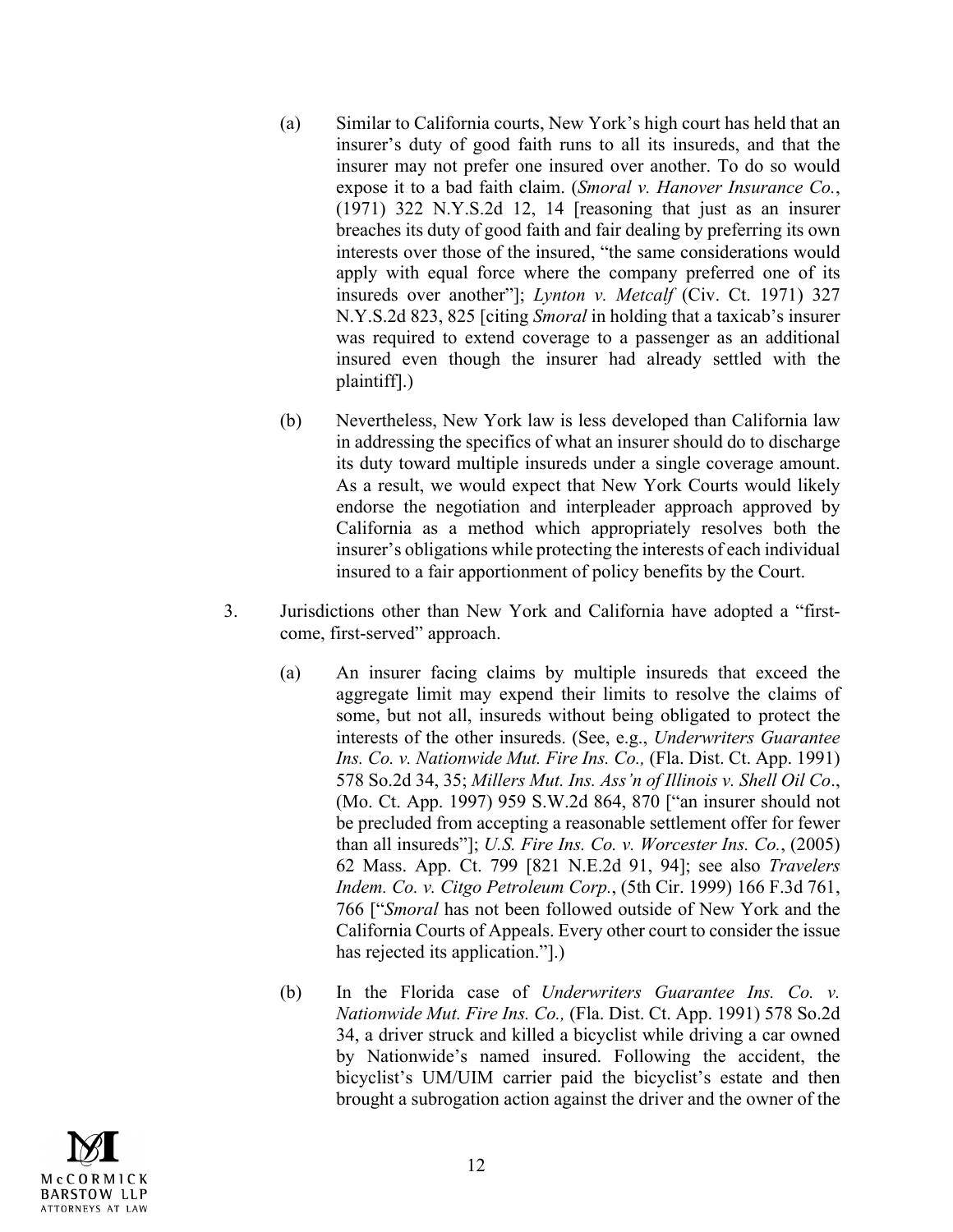car. Nationwide, on behalf of its insured driver and owner, settled the matter by paying its policy limits in exchange for a full release of the owner, and then brought a declaratory relief action seeking a determination that it had no further duty to defend the driver based on a policy provision purporting to relieve it of its duty to defend "any suit" once it has paid its policy limits. The Court of Appeal affirmed the declaratory judgment in Nationwide's favor, distinguishing *Smoral*, *supra*, 322 N.Y.S.2d 12, on the grounds that it involved a bad faith action, whereas in the instant case, there was "no allegation that the settlement was reached other than in good faith."

- (c) In the Missouri case of *Millers Mut. Ins. Ass'n of Illinois v. Shell Oil Co*. (Mo. Ct. App. 1997) 959 S.W.2d 864, the insurer, Millers Mutual, agreed to defend both its named insured Dunn and additional insured Shell against a negligence action. In January, 1995, the plaintiffs issued a policy limits demand to settle as to Dunn, but explicitly refusing any settlement involving Shell. Millers notified Shell of the underlying plaintiffs' demand and refusal to consider any settlement with Shell. In February, 1995, Dunn made a demand on Millers to settle the case as to Dunn. Millers responded by conveying a settlement offer to the underlying plaintiffs on behalf of both Dunn and Shell, which the plaintiffs rejected because of Shell's inclusion. Millers ultimately settled the suit *as to Dunn* in return for its policy limits, and Millers and Shell stipulated that the settlement was reasonable under the circumstances. Millers then terminated its defense of Shell and brought a declaratory relief action to confirm that position. Millers prevailed in the trial court. On appeal, Shell argued that Miller did not satisfy its duty to defend it when it paid its policy limits on behalf of Dunn, contending that there must be a *complete* settlement on behalf of all insureds in order to terminate the insurer's duty to defend, lest the right to a "full defense" under the policy would become "a near nullity." The appellate court disagreed, reasoning that Shell had received the benefit of the policy on account of its right to offset the amounts paid by Millers against any judgment ultimately rendered against it. Affirming the judgment against Shell, the court stated that "[a]n insurer should not be precluded from accepting a reasonable settlement offer for fewer than all insureds" and again distinguished *Smoral*, *supra*, on grounds that it had involved a claim of "bad faith" which was not present in Miller's handling of the litigation before it.
- (d) In the Massachusetts state court case of *U.S. Fire Ins. Co. v. Worcester Ins. Co.*, (2005) 62 Mass. App. Ct. 799, an excess insurer brought suit against a primary insurer, seeking to recover costs it incurred defending the insured after the primary insurer had

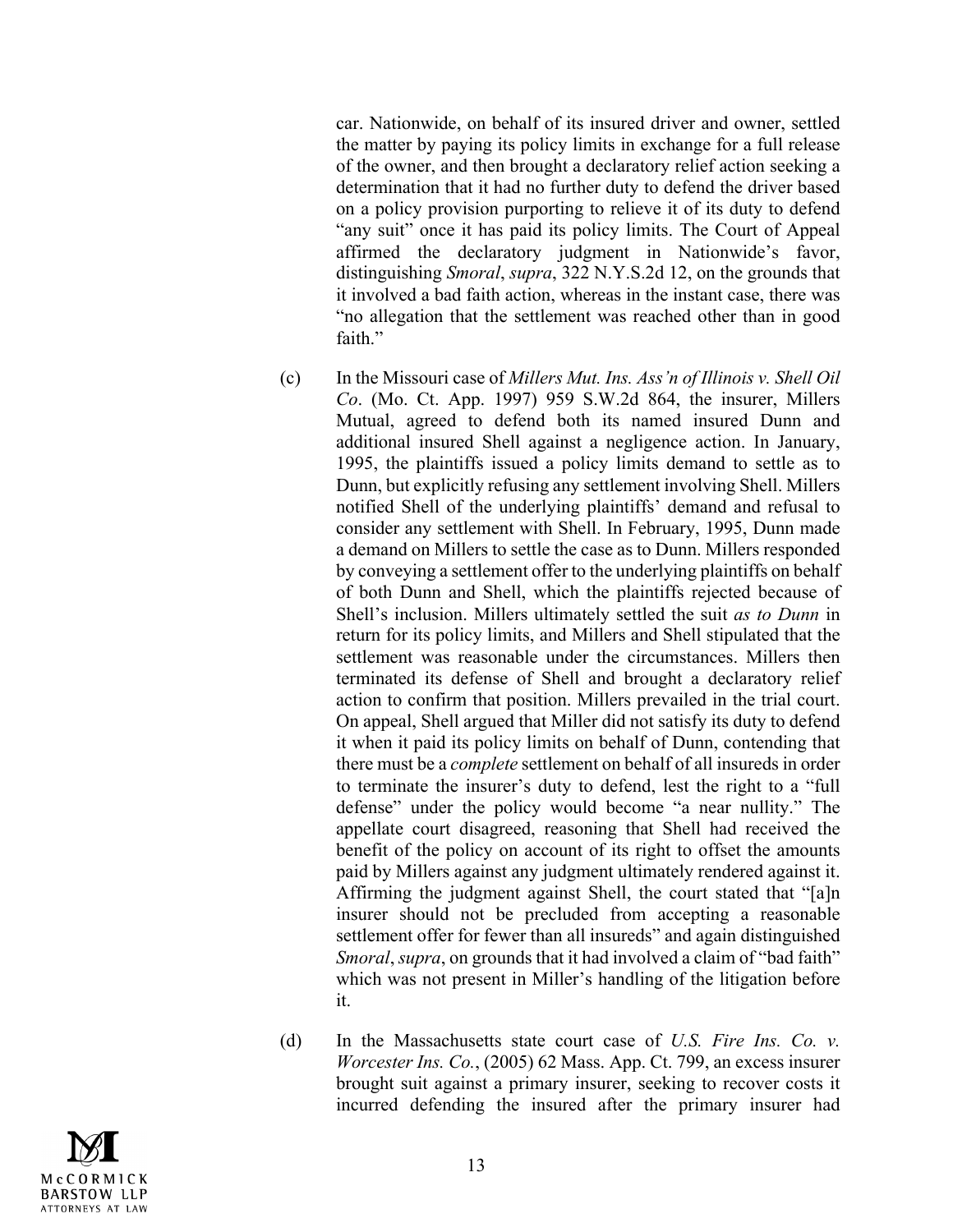exhausted its policy limits to settle five claims and partially settle a sixth claim. The excess insurer argued on appeal that the prior settlements were not made in good faith, and therefore the primary insurer was not discharged from its duty to defend. The appellate court ruled in favor of the primary insurer, finding that there was nothing on the record to suggest that the primary insurer had "squandered" its limit so as to warrant the relief sought by the excess insurer.

## **E. Issues Re: Potential But Un-Asserted Claims**

The principles outlined above concerning an insurer's duty to multiple insureds are generally applied where multiple insureds face liability *in a single action or related actions*. As a result, they are not *directly* applicable where, for instance, an insurer or risk pool must address separate lawsuits or claims involving separate insureds or members.

Likewise, those principles do not and cannot directly address the impact of unknown or inchoate *future* claims and litigation on the handling of *present* claims and litigation.

Nevertheless, they do provide useful guidance for handling claims under a group aggregate limit where the existence of such limits would require the insurer or risk pool to forecast not only current potential liabilities, but as well, the existence and magnitude of unknown future claims.

- 1. Under California law, an insurer facing an accrued personal injury claim and an un-accrued wrongful death claim was not required to interplead funds, "but instead was privileged to prefer the personal injury claim" so long as it made a good faith preference. (*Aetna Cas. & Sur. Co. v. Superior Court*, (1980) 114 Cal.App.3d 49, 58-59 [explicitly adopting the "clear" law of other states in finding that insurer was not required to interplead funds].) In *Aetna*, the insurer settled a personal injury action on behalf of an insured driver brought by a passenger. (*Id.* at 52.) The passenger subsequently died, and passenger's children filed a subsequent wrongful death action. (*Id.* at 53-54.) The insurer moved for summary judgment seeking a declaration that it had fully discharged its obligations to the insured by settling the personal injury action and therefore owed no duty to defend the wrongful death action. (*Id.* at 51, 53-54.) The trial court denied summary judgment, but the appellate court issued a writ mandate ordering the trial court to grant the motion for summary judgment, finding that the insurer showed "wisdom and prudence" by making a "good faith preference" in settling the personal injury action without waiting to see if plaintiff would die. (*Id.* at 51, 57-58.)
- 2. Courts outside California have similarly held that an insurer facing both asserted claims and accrued but un-asserted claims is not compelled to

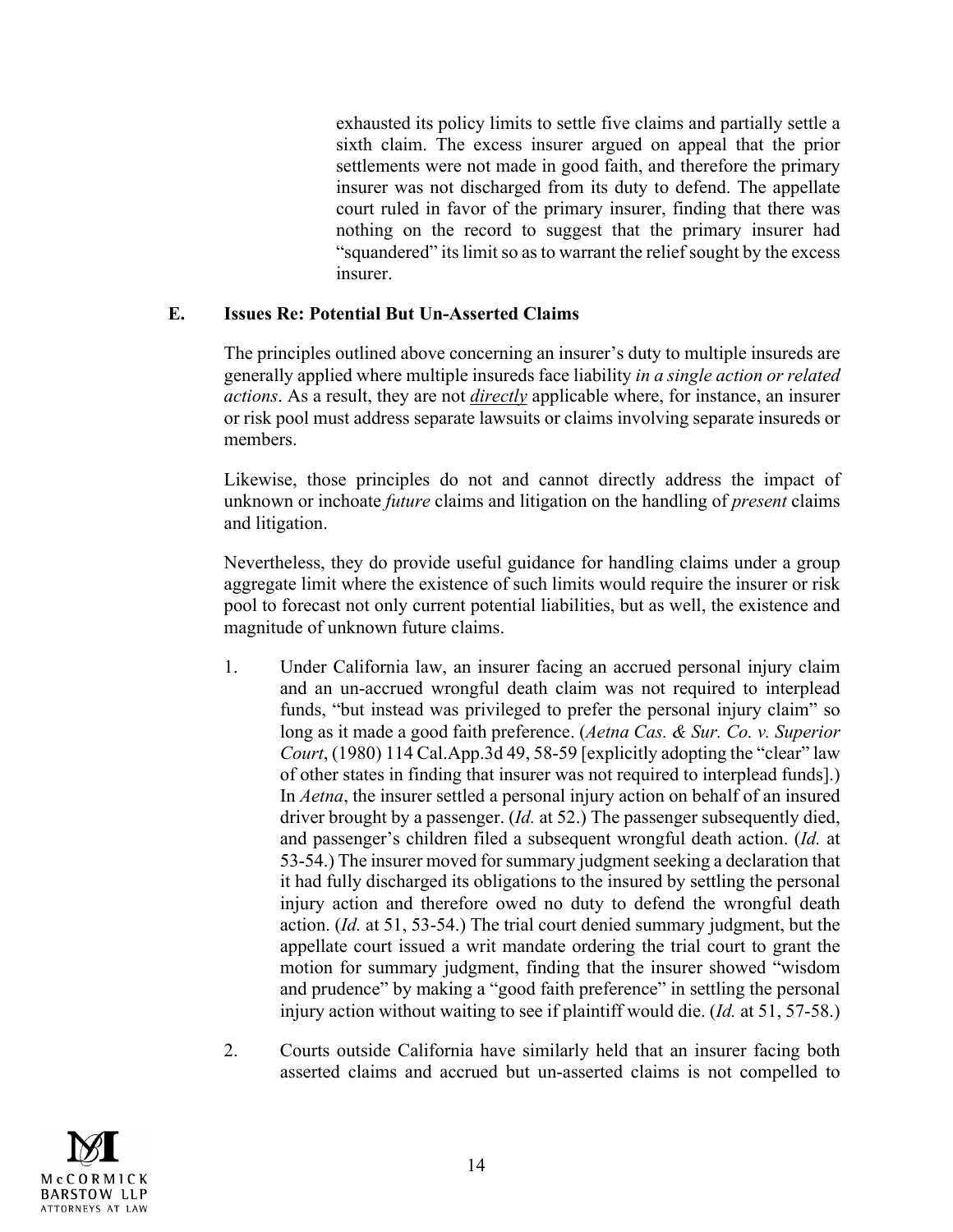interplead its policy limits but may instead settle the claims as presented. (*Castoreno v. Western Indemnity Company, Inc.* (1973) 213 Kan. 103.)

- (a) This outcome, however, does not represent a distinct rule in jurisdictions that already recognize an insurer's right to settle on behalf of fewer than all insureds and then to terminate its defense of the other insureds if the settlement amounts were reasonable.
- 3. Various jurisdictions have endorsed a "first come, first served" approach. (See, e.g., *Underwriters Guarantee Ins. Co. v. Nationwide Mut. Fire Ins. Co.,* (Fla. Dist. Ct. App. 1991) 578 So.2d 34, 35; *Millers Mut. Ins. Ass'n of Illinois v. Shell Oil Co*., (Mo. Ct. App. 1997) 959 S.W.2d 864, 870; *U.S. Fire Ins. Co. v. Worcester Ins. Co.*, (2005) 62 Mass. App. Ct. 799 [821 N.E.2d 91, 94]; see also *Travelers Indem. Co. v. Citgo Petroleum Corp.*, (5th Cir. 1999) 166 F.3d 761, 766 ["*Smoral* has not been followed outside of New York and the California Courts of Appeals. Every other court to consider the issue has rejected its application."].)

Thus, from an insurer's or risk pool's perspective, a "first-come, first-served" approach to claims under a group aggregate limit is a likely and logical approach effectively, resolving claims and judgments *as the final settlement or judgment* is presented (rather than as the litigation or claim itself is necessarily presented).

## **F. What Happens When the Money Runs Out?**

- 1. Statutes
	- (a) Government Code § 6508.1 states, as relevant, that:

If the [resulting entity] is not one or more of the parties to the agreement but is a public entity, commission, or board constituted pursuant to the agreement, the debts, liabilities, and obligations of the parties to the agreement, *unless the agreement specifies otherwise.* (Emphasis added).

(b) Government Code § 895.2 states, as relevant, that:

Whenever any public entities enter into an agreement, they are jointly and severally liable upon any liability which is imposed by any law other than this chapter upon any one of the entities or upon any entity created by the agreement for injury caused by a negligent or wrongful act or omission occurring in the performance of such agreement.



<sup>. . .</sup> What is meant by "occurring in the performance of such agreement"? There's limited case law addressing this issue.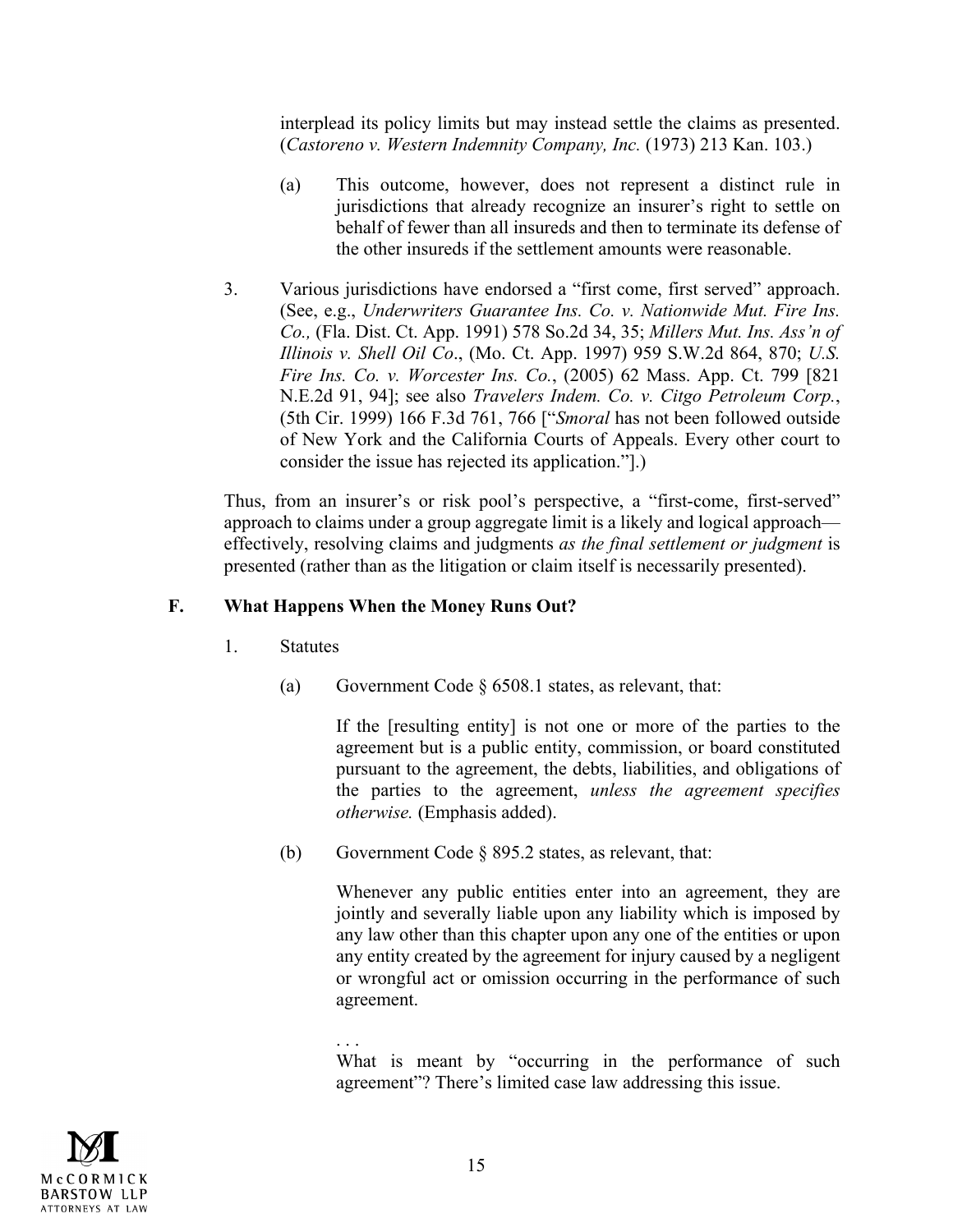(i) In *Tucker Land Co. v. State of California* (2001) 94 Cal.App.4th 1191, where suit was brought against a JPA for its conduct in connection with a land purchase, the court described that section as "impos[ing] joint and several liability on the constituent members [of the agency] for *torts*  committed by the JPA." (*Id.* at 1198.) It further observed that comments on the section by the Law Revision Commission "explain that this section imposes liability on each of the parties to a JPA to an injured party for any tort that may occur in the performance of the agreement for which any one of the entities, or the entity created by the agreement is otherwise liable under the law." (*Id.*)

> The decision in *Tucker Land Co.* thus reconciled the language of Gov't Code §§ 895.2 and 6508.1 to conclude that Section 6508.1 does not impose automatic joint and several liability on constituent entities in non-tort cases, but rather "unambiguously provides that the obligations of the agency will be the obligations of the constituent entities unless they otherwise agree", though Section 895 *et seq*. "make[s] clear that the Legislature intended that member entities of a JPA be liable for the torts of the JPA." (*Id.,* at 1198-1199.)

- (ii) Subsequently, the Court in *D.K. ex rel G.M. v. Solano County Office of Education* (E.D.Cal. 2009) 667 F.Supp.2d 1184, observed of the statute that: "whenever any public entities enter into an agreement, they were jointly and severally liable upon any liability which is imposed upon any one of the entities." (*Id.,* at 1192.) Thus, the District Court had no difficulty concluding that both the Solano County Office of Education ("SCOE") and the Benicia Unified School District could be liable to Plaintiff for claims arising out of Plaintiff's special education program which the SCOE had contracted with the District to provide. (*Id.,*  at 1192 [quoting *Ross v. Campbell Union Sch. Dist.* (1977) 70 Cal.App.3d 113, 118].)
- (iii) Government Code § 895.4

Provides as relevant that the constituent entities of JPA may "provide for contribution or indemnification by any or all of the public entities that are parties to the agreement upon any liability arising out of the performance of the agreement."

(iv) Government Code § 895.6

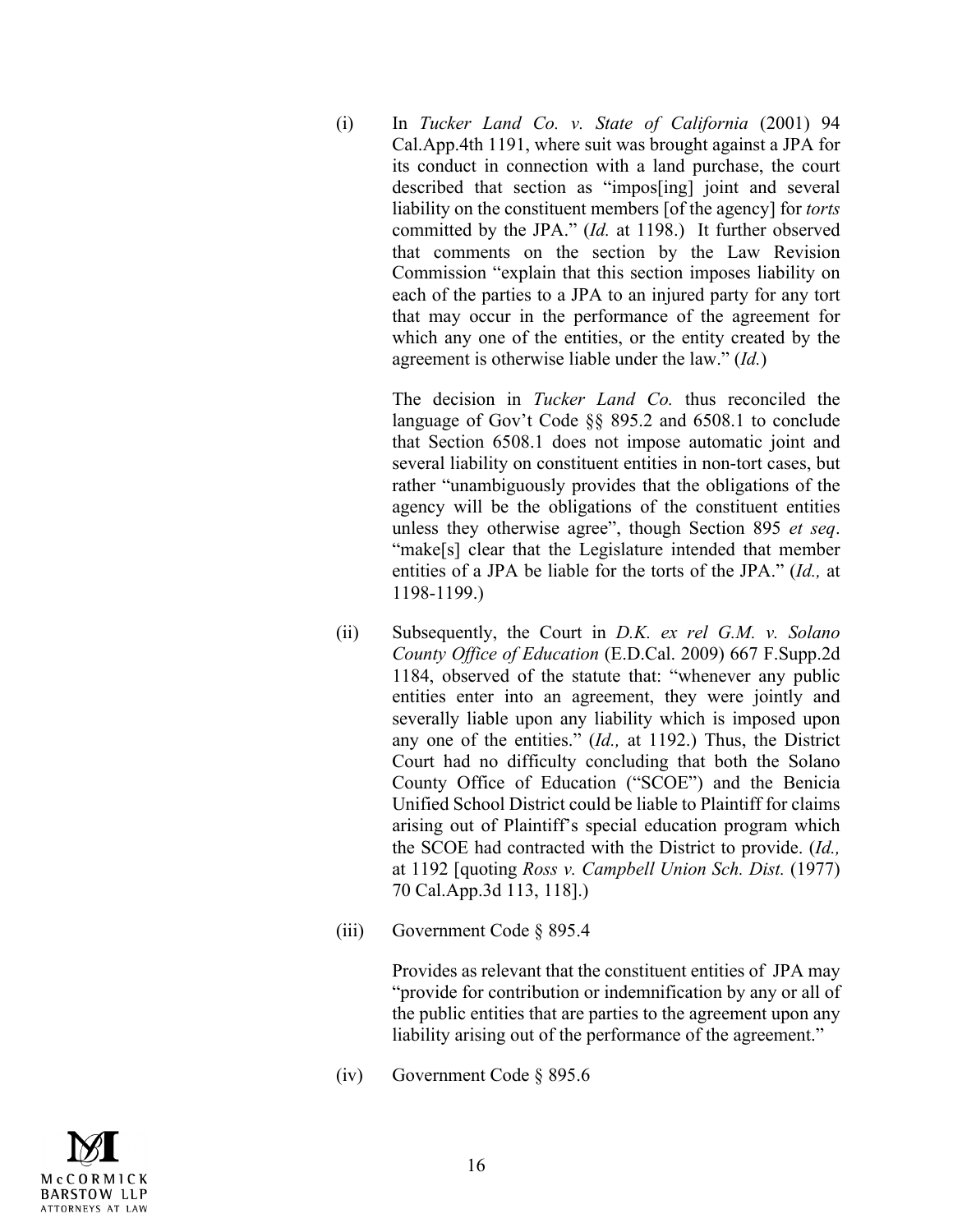Provides as relevant that where the JPA Agreement does not address constituent entities' respective liability for the debts of the JPA, any such debts or liabilities shall be shared pro rata among the members.

Thus, as stated in *Authority for California Cities Excess Liability v. City of Los Altos* (2006) 136 Cal.App.4th 1207, 1212-1213, "[w]henever any *public entities* enter into an agreement, *they* are jointly and severally liable upon any liability which is imposed by any law other than this chapter upon any one of the entities or upon any entity created by the agreement for injury caused by a negligent or wrongful act or omission occurring in the performance of such agreement." (Emphasis in original).

Moreover, "[u]nless *the public entities that are parties to an agreement* otherwise provide in the agreement, if a public entity is held liable upon any judgment for damages caused by a negligent or wrongful act or omission occurring in the performance of the agreement and pays in excess of its pro rata share in satisfaction of such judgment, such public entity is entitled to contribution from each of the other public entities that are parties to the agreement. (*Id.*, at 1213.)

2. Agency Agreements

In many instances, the question of the exact parameters of the statutory liability imposed by Government Code § 895.2 may be resolved under the terms of the relevant Joint Powers Agreement.

Specifically, consistent with both Government Code § 6805.1 and § 895.2, a JPA Agreement may specify that the members shall not be liable for the debts and liabilities of the Agency itself (as permitted under § 6805.1), but then provide for a proportionate assessment of the Agency's members in the event of a shortfall in Agency funds (thus effectively apportioning liability among the members in a manner equivalent to the result of joint and several liability under § 895.2).

(a) What Is Meant By "Occurring In The Performance Of Such Agreement" As Used In Gov't Code § 895.2?

Unfortunately, as to the critical question of the precise meaning of the phrase "occurring in the performance of such agreement" as used in Government Code § 895.2 is not well developed.

Nevertheless, cases that have suggested that the entity must be engaged in some conduct (or lack of conduct) furthering the purposes of the JPA, and/or must have had the legal authority or

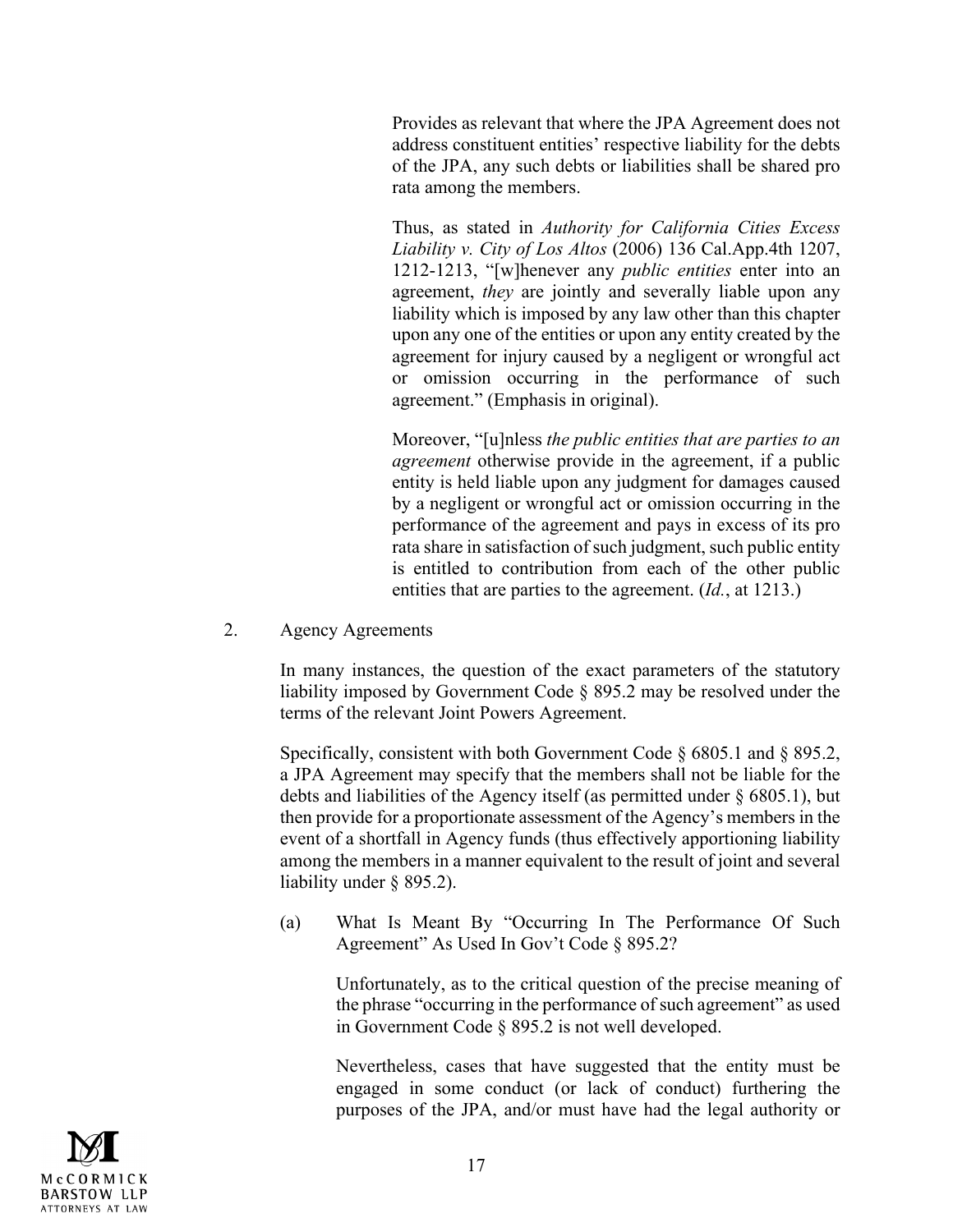ability to act where liability under Government Code § 895.2 is sought to be imposed for inaction.

For instance, in *Paterno v. State of California* (2003) 113 Cal.App.4th 998, 1034, the Court reversed a decision imposing liability on a water district for damages resulting from a levee failure, stating that "We reject Paterno's claim that the State's relationship with the District mandates a joint liability finding. Such liability extends to acts arising 'in the performance of' an agreement between public entities. [Citation.] Nothing in the State's relationship with the District gave the District the ability to change the levee, and the liability we find did not occur during the performance of an agreement *inter sese*."

This conclusion is consistent with that reached in *Solano County Office of Education, supra,* 667 F.Supp.2d 1184, discussed previously, in which the Court found that liability was properly imposed where the SCOE where liability arose out of the parties contractual agreement for the provision of services for disabled students. (*See also, Boxall v. Sequoia Union High School Dist.,* 464 F.Supp. 1104, 1106-1107, 1114 (N.D. Cal. 1979) [similarly finding imposition of liability appropriate where district and agency had contracted for performance of disability services out of which claim arose].)

Consequently, consistent with both Government Code § 6805.1 and § 895.2, a JPA Agreement may specify that the members shall not be liable for the debts and liabilities of the Agency itself (as permitted under § 6805.1), but then provide for a proportionate assessment of the Agency's members in the event of a shortfall in Agency funds (thus effectively apportioning liability among the members in a manner equivalent to the result of joint and several liability under § 895.2).

In short, though the Government Code suggests that JPA members will simply be jointly and severally liable to the extent of judgments or settlements in excess of the group aggregate limit, in the face of uncertainty regarding the specific scope of that liability, look to the governing JPA Agreement, which may itself provide a definitive resolution.

(b) Practical Application

Put simply, the insured and/or members of the affected risk pool bear the cost of any additional claims themselves.

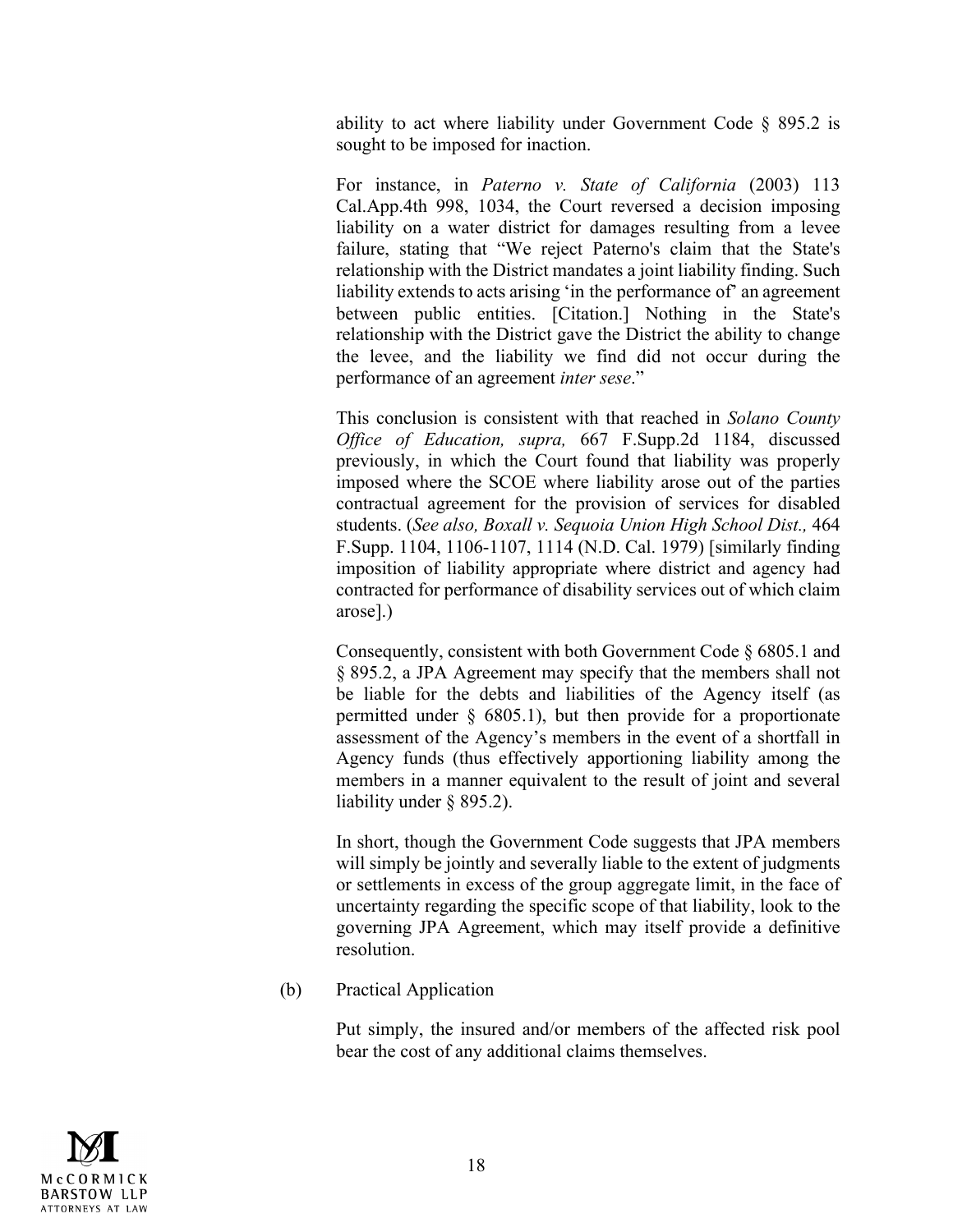With respect to risk pools, the governing agreement will contain language permitting the pool to impose an "assessment" on members to cover pool shortfalls. And likewise, Government Code § 895 *et seq.* provides that members of a JPA shall be "jointly and severally liable upon any liability which is imposed by law."

That language will be triggered where claims against members exhaust relevant sub-limits or group aggregate limits.

## **IV. "Cost Erosive", "Burning Limits" Or "Defense In Limits" Policies**

Traditionally, insurance policies and memoranda of coverage provide that the insurer or risk pool "will defend" or "will have the right and duty to defend" the insured/covered party.

As the California Supreme Court has observed with respect to such language, "[t]he insured's desire to secure the right to call on the insurer's superior resources for the defense of third party claims is, in all likelihood, typically as significant a motive for the purchase of insurance as is the wish to obtain indemnity for possible liability." (*Montrose Chem. Corp. v. Superior Court* (1993) 6 Cal.4th 287, 295-296).

## **A. The ISO Has Changed Its Forms To Remove Awards Of Attorneys' Fees From Covered Indemnity Payments**

In April 2013, the ISO modified its standard policy form to *exclude* an award of attorneys' fees from coverage under the "supplementary payments" provision. As revised, that form now states that supplementary payment only includes court costs and not attorneys' fees:

All court costs taxed against the insured in the "suit." However, these payments *do not include attorney's expenses* taxed against the insured.

## **B. Cost Erosive Language**

A "cost erosive", "burning limits" or "defense-in-limits" policy, therefore, contains language providing that sums incurred by the insurer/risk pool to defend the insured – attorneys' fees, court costs, etc. – are charged against and consequently reduce the limit of liability available to indemnify the insured.

For instance, typical language provides that: "Defense expenses shall be a part of, and not in addition to, the applicable Limit of Liability"; or "Costs incurred to defend the insured shall reduce the limit of liability available to indemnify the insured".

California courts and federal courts applying California law have routinely concluded that such "cost erosive" language is enforceable. (*Helfand v. Nat'l Union Fire Ins. Co.* (1992) 10 Cal.App.4th 869, 884-885 [where policy's declarations page clearly and conspicuously proclaimed that "THE LIMIT OF LIABILITY

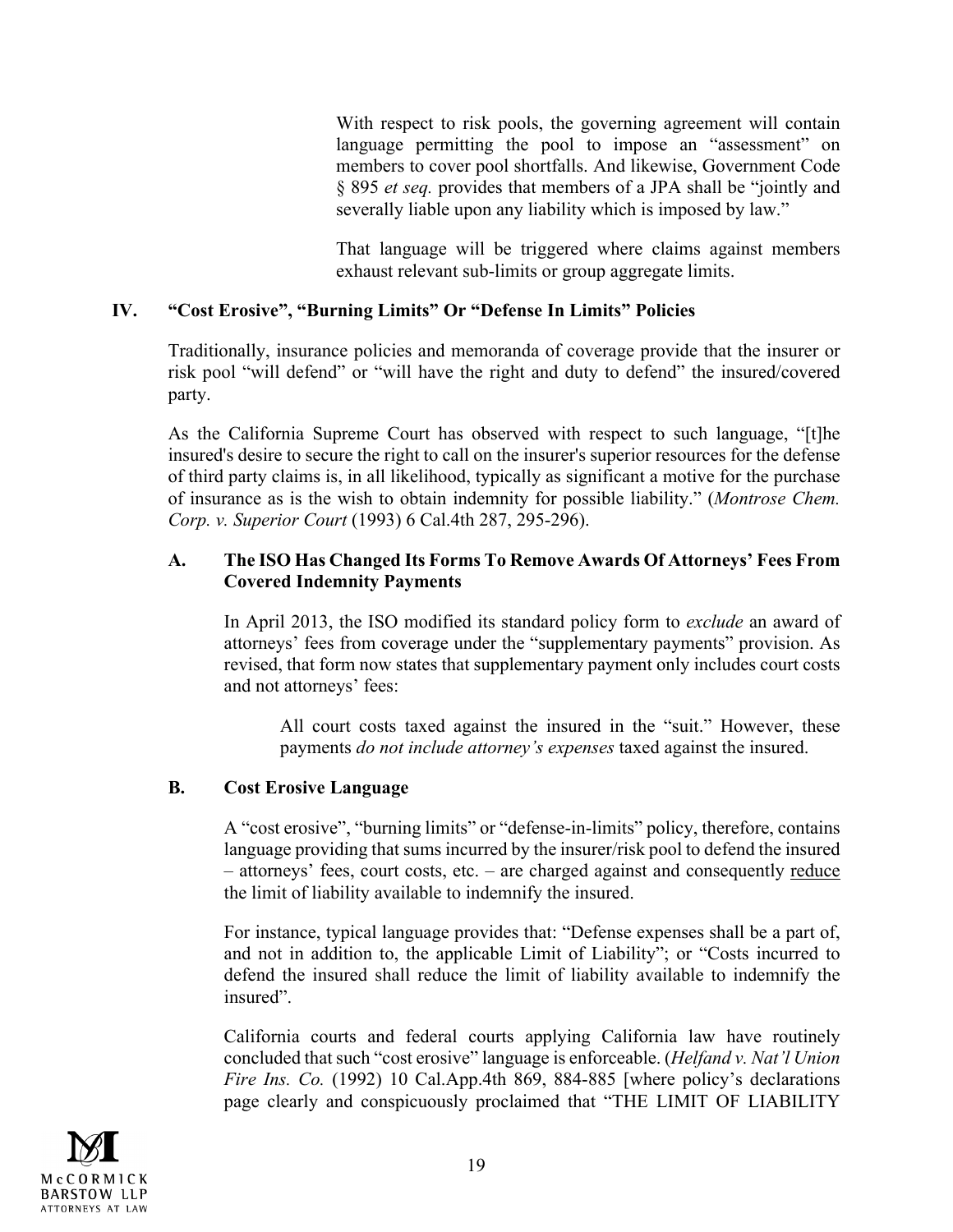AVAILABLE TO PAY JUDGMENTS OR SETTLEMENTS SHALL BE REDUCED BY AMOUNTS INCURRED FOR LEGAL DEFENSE", such costs properly eroded the available limits of liability]; *McLaughlin v. Nat'l Union Fire Ins. Co.* (1994) 23 Cal.App.4th 1132, 1161 [same].)

# **V. Claims Made Policies**

- **A.** "Occurrence"-based policies apply to the insureds' liability for damage that happens during the policy period regardless of when the claim is asserted against the insured – even if the claim is not asserted until years after the policy expires. (*See A.C. Label Co., Inc. v. Transamerica Ins. Co*. (1996) 48 Cal.App.4th 1188, 1192, *Montrose Chemical Corp. of Calif. v. Admiral Ins. Co*. (1995) 10 Cal.4th 645, 669-670).
- **B.** "Claims-Made" policies "limit[] coverage to claims made against the insured during the policy period. Coverage does not depend on when the 'actual or alleged negligent act, error or omission' occurs … The event that triggers … [coverage] is transmission of notice of the claim." (*Homestead Ins. Co. v. American Empire Surplus Lines Ins. Co*. (1996) 44 Cal.App.4th 1297, 1304).
	- 1. "Claims-Made" policies were first introduced in the context of professional malpractice and were designed to limit outstanding insurer exposure due to the potential lengthy amount of time between the negligent act (i.e. mistakes in drafting a well) and the resulting damages (e.g. adverse tax consequences to the will beneficiaries). (*Pac. Emps. Ins. Co. v. Superior Ct*. (1990) 221 Cal.App.3d 1348, 1358).
	- 2. By limiting the time of the insurer's exposure on the risk, "Claims-Made" policies are designed to "provid[e] certainty in gauging potential liability which in turn leads to more accurate calculation of reserves and premiums." (*Helfand v. National Union Fire Ins. Co*. (1992) 10 Cal.App.4th 869, 888).

Consequently, California courts have emphasized that "'Claims made' policies benefit insureds by making coverage cheaper and more widely available." (*Homestead Ins. Co. v. Am. Empire Surplus Lines Ins. Co*., 44 Cal.App.4th 1297, 1304; *see also Helfand, supra,* 10 Cal.App.4th 869, 888; *Pacific Employers Ins. C*o., *supra,* 221 Cal.App.3d 1348, 1358–1359).

# **C. What Amounts to A "Claim?"**

1. When the term "claim" is undefined by a "Claims-Made" policy, the term is construed by its "common sense" understanding as "a demand for something due or believed to be due." (*Safeco Surplus Lines Co. v. Employer's Reinsurance Corp*. (1992)11 Cal.App.4th 1403, 1407; *see also Supera v. Moreland Sales Corp.* (1938) 28 Cal.App.2d 517, 521 ["In its ordinary sense the term [claim] imports the assertion, demand or challenge of something as a right; the assertion of a liability to the party making it to do some service or pay a sum of money."].)

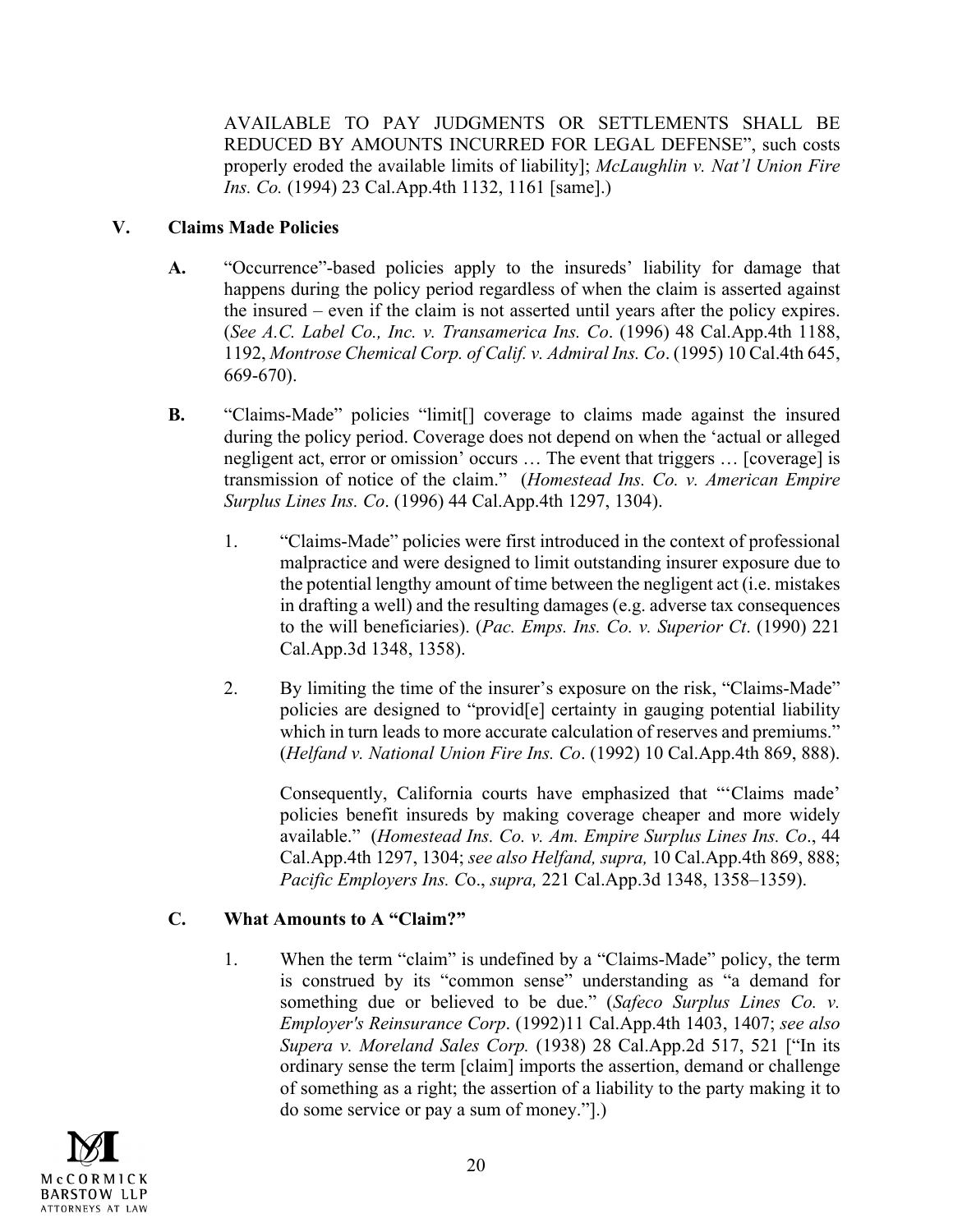2. However, the meaning of the term "claim" can be changed by its "context" within a particular policy. (*See, e.g., Gyler v. Mission Ins. Co*. (1973) 10 Cal.3d 216 [where insuring agreement provided indemnity "against any Claim or claims for breach of professional duty as Lawyers *which may be made* against them during the period set forth in the Certificate..." term "claim" encompassed negligent acts made during the policy period which did not materialize into a "cause of action" until after the expiration of the policy period]; *see also Root v. Am. Equity Specialty Ins. Co*. (2005) 130 Cal.App.4th 926, 934 ["given the ambiguity in the word 'claim,' the word must be given an interpretation which favors the insured on both sides of the policy period divide, lest the insured be trapped by competing, but mutually exclusive, reporting triggers of 'a basis to believe' versus 'service of a suit.'"].)

## **D. Distinction Between "Claims-Made" And "Claims-Made-And-Reported" Policies**

- 1. Under a "Claims-Made" policy, the insurer agrees to defend and indemnify the insured against alleged wrongful acts or omissions only if the claim is first made against the insured during the policy period. (*Chamberlin v. Smith* (1977) 72 Cal.App.3d 835, 845).
- 2. Under a "Claims-Made-And-Reported" policy, the "claim" must both be "first asserted" against the insured and reported in writing to the insurer during the policy period. (*VTN Consolidated, Inc. v. Northbrook Ins. Co., Inc*. (1979) 92 Cal.App.3d 888, 893).

# **E. Additional Features Of "Claims-Made" Coverages**

- 1. To avoid unlimited retroactive coverage for prior acts, "Claims-Made" and "Claims-Made-And-Reported" policies usually require that the act or omission which forms the basis for the "claim" occurred on or after a specified "retroactive date." The "retroactive date" requirement is enforceable so long as it set forth in "conspicuous, clear and plain" policy language. (*Merrill & Seeley, Inc. v. Admiral Ins. Co*. (1990) 225 Cal.App.3d 624, 630).
- 2. Application Of The "Notice-Prejudice" Rule
	- (a) The "notice-prejudice" rule generally applicable to "occurrence" based liability policies – indicates that a liability insurer cannot deny coverage for an insured's breach of the policy's "notice" provisions unless the insurer can prove the breached caused it to suffer "substantial prejudice" (i.e. made the insurer spend more in defense or indemnity). (*See, e.g., Venoco, Inc. v. Gulf Underwriters Ins. Co*. (2009) 175 Cal.App.4th 750, 760; *Shell Oil Co. v. Winterthur Swiss Ins. Co.* (1993) 12 Cal.App.4th 715, 763).

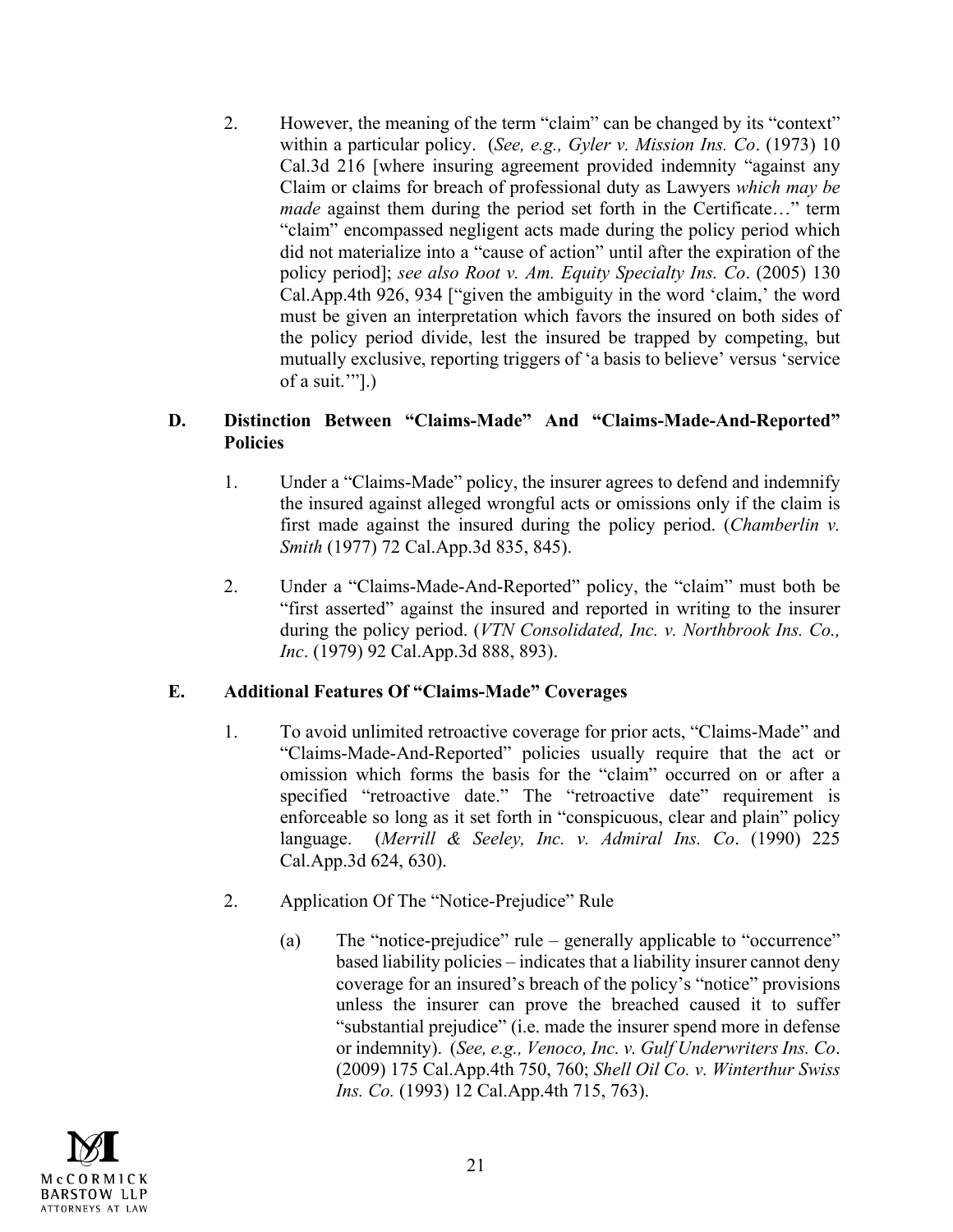- (b) The "notice-prejudice" rule also applies to "Claims-Made" policies since the policy's "notice" requirements do not affect the risks assumed by the liability insurer. (*See Xebec Dev. Partners, Ltd. v. Nat'l Union Fire Ins. Co*., 12 Cal.App.4th 501 (1993), [disapproved of on non-relevant grounds by *Essex Ins. Co. v. Five Star Dye House, Inc*., 38 Cal.4th 1252 (2006)]; *Nw. Title Sec. Co. v. Flack*, 6 Cal.App.3d 134, 141 (1970); *see also Root, supra*, 130 Cal.App.4th 926, 936 [collecting cases]).
- (c) However, the "notice-prejudice" rule does not apply to "Claims Made-And-Reported" policies since (1) the reporting period requirements contractually limit the coverage bargained for; and (2) effectively eliminating the reporting period requirements via the "notice-prejudice" rule would give the insured more coverage than they paid for. (*Root, supra*, 130 Cal.App.4th 926, 936; *Pacific Employers Ins. Co. v. Sup.Ct.* (1990) 221 Cal.App.3d 1348, 1358.) At the same time, the reporting period requirements can be "set aside" if the court deems it "equitable" to do so to avoid an unjust "forfeiture" of benefits. (*Root, supra*, 130 Cal.App.4th 926, 946- 947).
- 3. "Self-Consuming" Or "Burning" Limits
	- (a) Typically, under "Occurrence"-based coverages, the amounts spent by the insurer to defend have no effect on the applicable indemnity limit(s). (*See Hertzka & Knowles v. Salter* (1970) 6 Cal.App.3d 325, 335).
	- (b) In contrast, many "Claims-Made" policies contain provisions which reduce the policy's indemnity limit "dollar for dollar by defense costs until zero is reached and the duty to indemnify ... [is] then terminated." (*Powerine Oil Co. v. Superior Ct*. (2005) 37 Cal.4th 377, 402 [*citing Aerojet–General Corp. v. Transport Indem. Co.*  (1997) 17 Cal.4th 38, 76, fn. 29]).
	- (c) Typically, "self-consuming" or "burning" limits provisions are in policies where the insured has some control over settlement under the policy (e.g. professional liability, D&O). While no California cases have appeared to address the issue, when an insurer has issued a policy with a "burning" limits provision the insurer may have additional duties: (1) "to keep the insured informed of the defense costs incurred so that [they] will know what indemnity coverage remains" (2) "to avoid "unreasonable" defense costs that reduce the indemnity limits"; and (3) "to increase efforts for early settlement." (W. Crosky, *et al*. Cal. Practice Guide: Insurance Litigation (TRG August 2021 update) Chp.7A-J, §7:360; *see also Weber v. Indem. Ins. Co. of N. Am.* (D.Haw. 2004) 345 F.Supp.2d 1139, 1147 [while